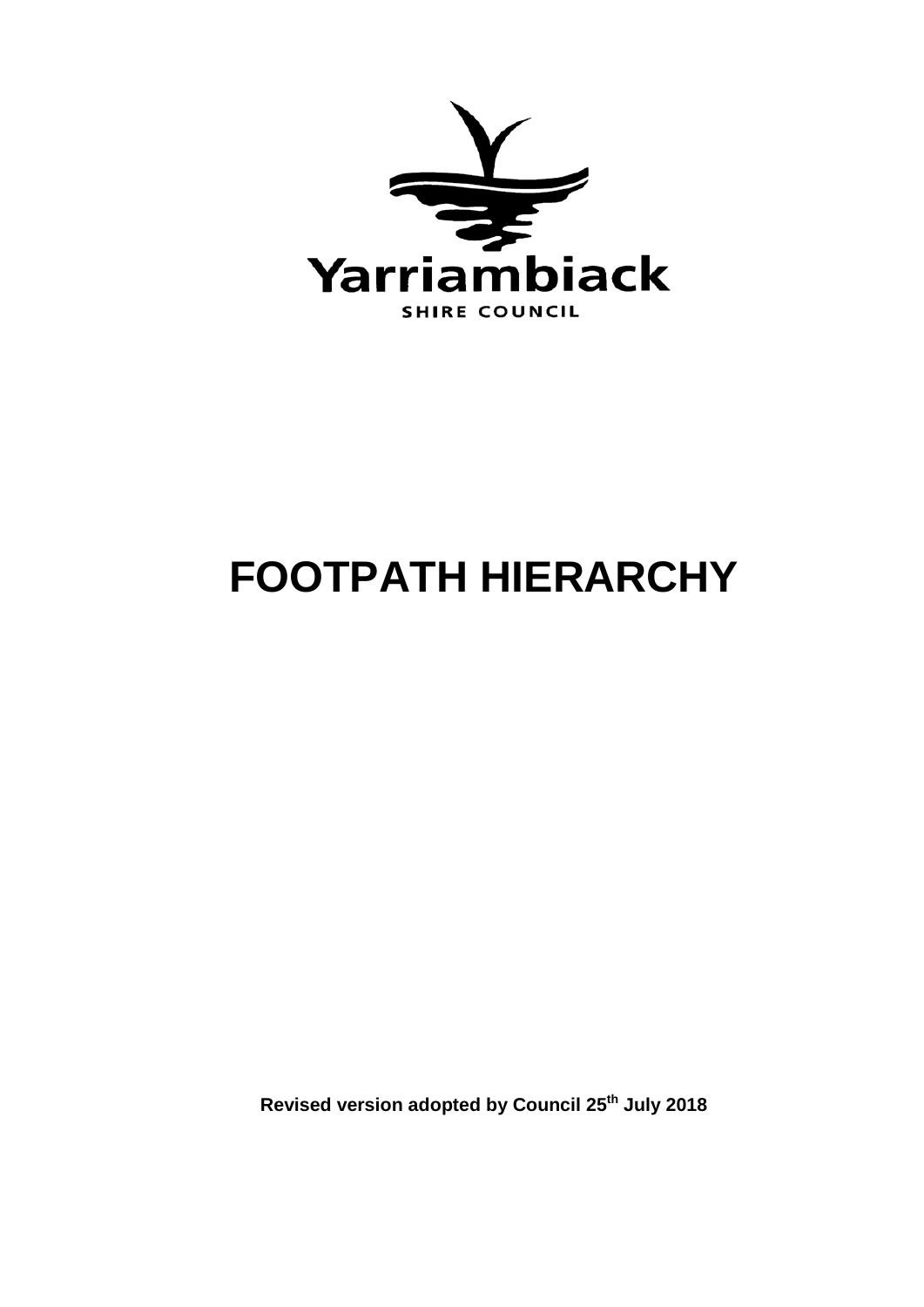# **YARRIAMBIACK SHIRE COUNCIL FOOTPATH HIERARCHY**

# **INTRODUCTION**

This hierarchy will be used as a tool in the management of all footpaths in the Yarriambiack Shire for which the Yarriambiack Shire has management responsibility.

The hierarchy will determine basic standards for the footpaths and will assist Council and its officers to plan for maintenance works and reconstruction works to be carried out in a cost effective manner that provides "best value" for the money spent.

# **MAPS**

This hierarchy applies to thirteen towns in Yarriambiack Shire. Two maps of each town form part of the document.

# **Existing conditions Maps**

These maps show the type of footpath that existed in each location at April 2018**.**

Accurate knowledge of existing conditions is necessary to determine the classification of paths in the FOOTPATH HIERARCHY.

This information will also be useful when footpath maintenance programs and footpath reconstruction programs are being developed.

Existing Paths are shown in the following groupings:

- Concrete.
- Pavers.
- Concrete squares 600 x 600 mm. Paths constructed of this material have been identified separately as the condition of many of these paths is of concern. The paths are old and require replacement with concrete or another suitable surface.
- Bitumen seal
- Premix / hotmix / asphalt.
- Unsealed: Crushed rock / gravel / quarry dust.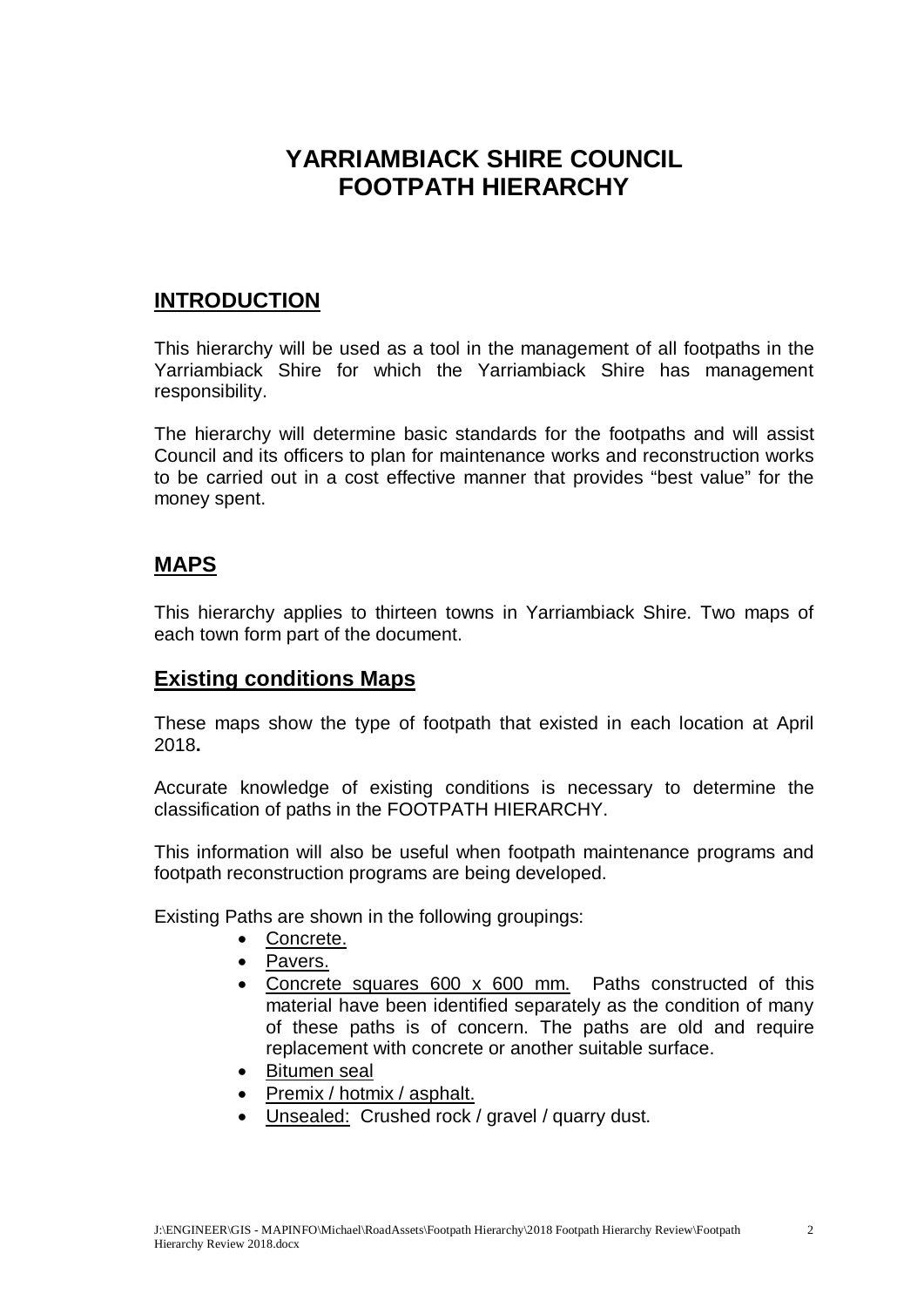# **Footpath Hierarchy Maps**

These maps show the Hierarchy classifications that have been assigned to each section of footpath.

# **HIERARCHY CATEGORIES**

Footpaths have been divided into the following two categories:

# **Category 1- High use**

These are the footpaths with the greatest amount of use and typically they include:

- Main routes between key destinations
- High use by general public and/or vulnerable users
- Pathways in CBD/commercial precincts and in the vicinity of schools, tourist areas or attractions, hospitals, medical centre, aged care facilities and public transport terminals/stops
- Primarily pathways that provide connections between key destinations
- Typically wider paths suitable for more than one person with excellent separation or clearance from the traffic lanes
- Typically located on both sides of a street

# **Category 2- Medium use**

These are in high density residential areas & are less used:

- Medium use by general public and/or vulnerable users
- Paths that provide a networking function between other destinations and category 1 paths.
- Often associated with arterial and link roads and located on both sides of a street.
- Pathways in courts, low density, fringe residential streets and industrial areas with minimal through traffic
- Typically located on one side of a street only

# **STANDARD OF FOOTPATHS**

Council will endeavour to provide footpaths of suitable standard for the pedestrian traffic that uses them. Within the funding available Council will formulate programs that over time will provide footpaths which meet the following minimum standards.

# **Category 1**

In areas that are predominately commercial with significant pedestrian traffic the path will generally be constructed full width to the back of kerb.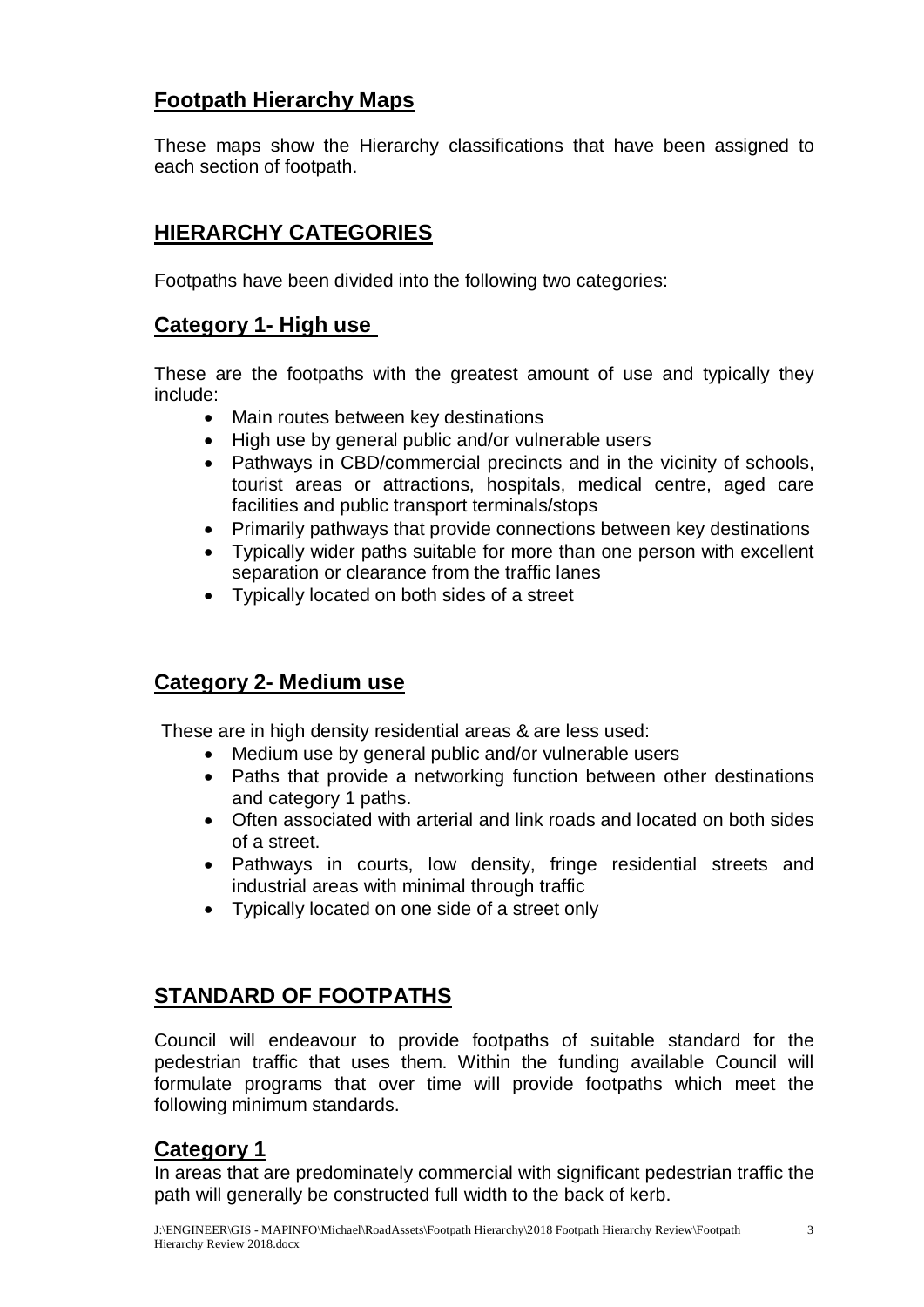Where commercial development does not exist or where pedestrian traffic is light a narrower path may be constructed that has a width appropriate for the expected use.

If approved streetscape plans are in place footpath construction will conform to these plans.

New footpaths that are category 1 shall be constructed of one of the following materials with a default width of 1.5m:

- Concrete
- Concrete or clay pavers
- Premix / Hotmix or asphalt
- Gravel pavement with bitumen seal

#### **Category 2**

Paths in this category will provide a surface that is suitable for the expected pedestrian traffic.

In areas where the traffic is relatively high, a path that is suitable for use in all weather should be provided. These paths may be constructed of any of the materials specified for category 1 paths, but in areas of medium pedestrian traffic an unsealed surface such as gravel or crushed rock may be provided.

The design width for these paths will usually be 1.5 metres unless replacing a small section joining the existing path which could be 1.2m.

#### **Category 3**

In areas where the traffic is relatively low and in a low residential density area, a well maintained nature strip or levelled natural surface may be deemed suitable.

#### **General**

In some instances footpaths already exist which are of a higher standard than that required by the hierarchy. In this situation Council will maintain the existing footpath while this can be done in a cost effective manner. When an existing footpath deteriorates to a point that it can no longer be maintained in a cost effective manner it may be replaced by a footpath of a lower standard.

In other instances the hierarchy indicates that a path of a higher standard is appropriate. It is acknowledged that with current levels of funding this may take many years to achieve.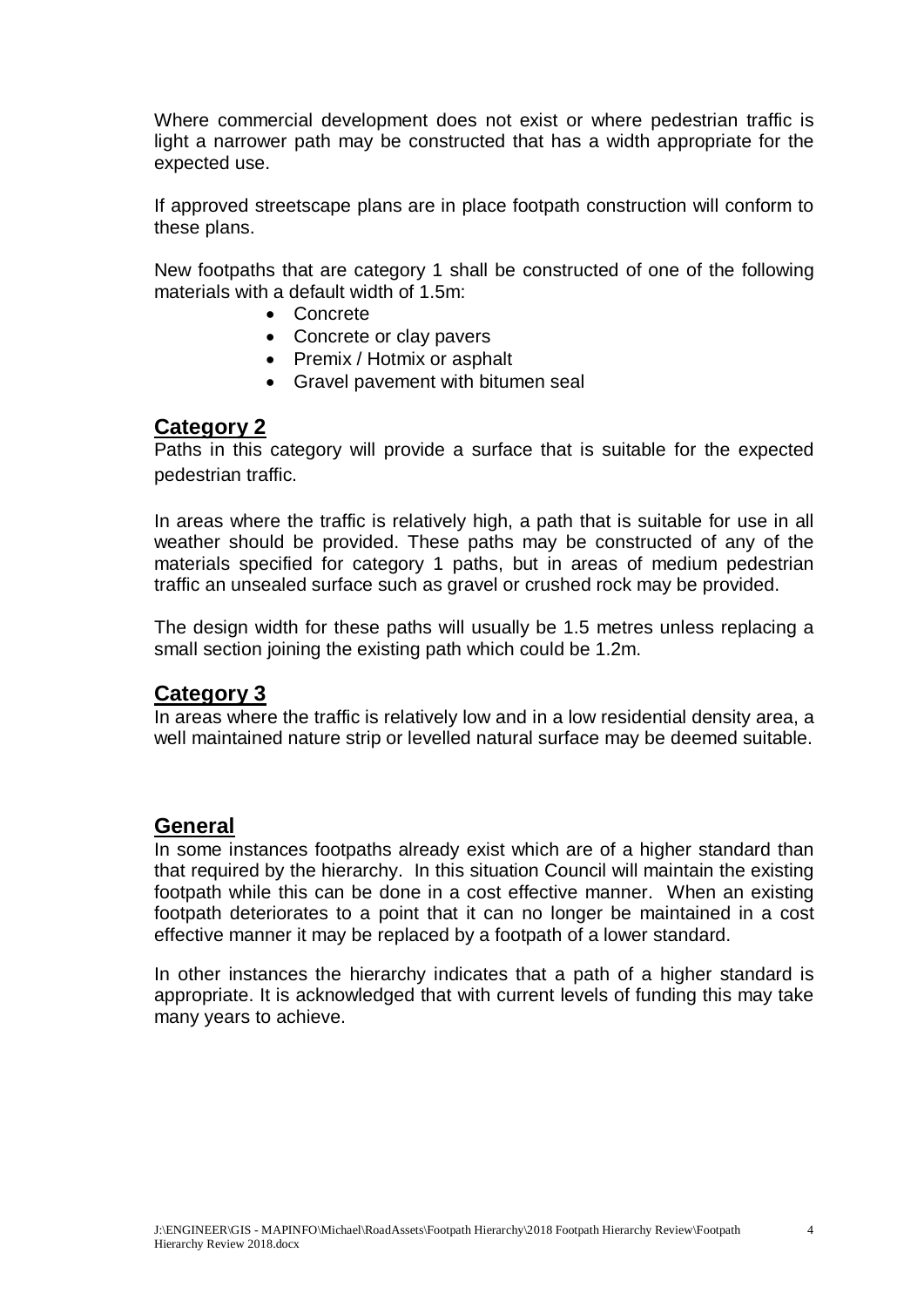# **CONFORMANCE WITH ROAD MANAGEMENT PLAN**

In response to the ROAD MANAGEMENT ACT 2004 Yarriambiack Shire has produced a ROAD MANAGEMENT PLAN for its road and footpath assets.

In regard to footpaths, the Road Management Plan (Clause 5.9.3) sets out a schedule of regular safety/defect inspections. The frequency of inspections for an individual footpath is governed by the Category given to it in this hierarchy.

Appendix A of the Road Management Plan provides details of what defects are to be recorded during the inspections and identifies time frames within which Council should take appropriate action to address the defect.

#### **REVIEW**

This hierarchy will have a major review by Council every four years.

# **INDEX TO MAPS - Hierarchy & Surface**

| <b>TOWN</b>          | <b>MAP NUMBER</b> |
|----------------------|-------------------|
| <b>BEULAH</b>        | 1 & 2             |
| <b>BRIM</b>          | 3 & 4             |
| <b>HOPETOUN</b>      | 5 & 6             |
| <b>LASCELLES</b>     | 7 & 8             |
| <b>MINYIP</b>        | 9 & 10            |
| <b>MURTOA</b>        | 11 & 12           |
| <b>PATCHEWOLLOCK</b> | 13 & 14           |
| <b>RUPANYUP</b>      | 15 & 16           |
| <b>SPEED</b>         | 17 & 18           |
| <b>TEMPY</b>         | 19 & 20           |
| <b>WARRACKNABEAL</b> | 21 & 22           |
| <b>WOOMELANG</b>     | 23 & 24           |
| YAAPEET              | 25 & 26           |
|                      |                   |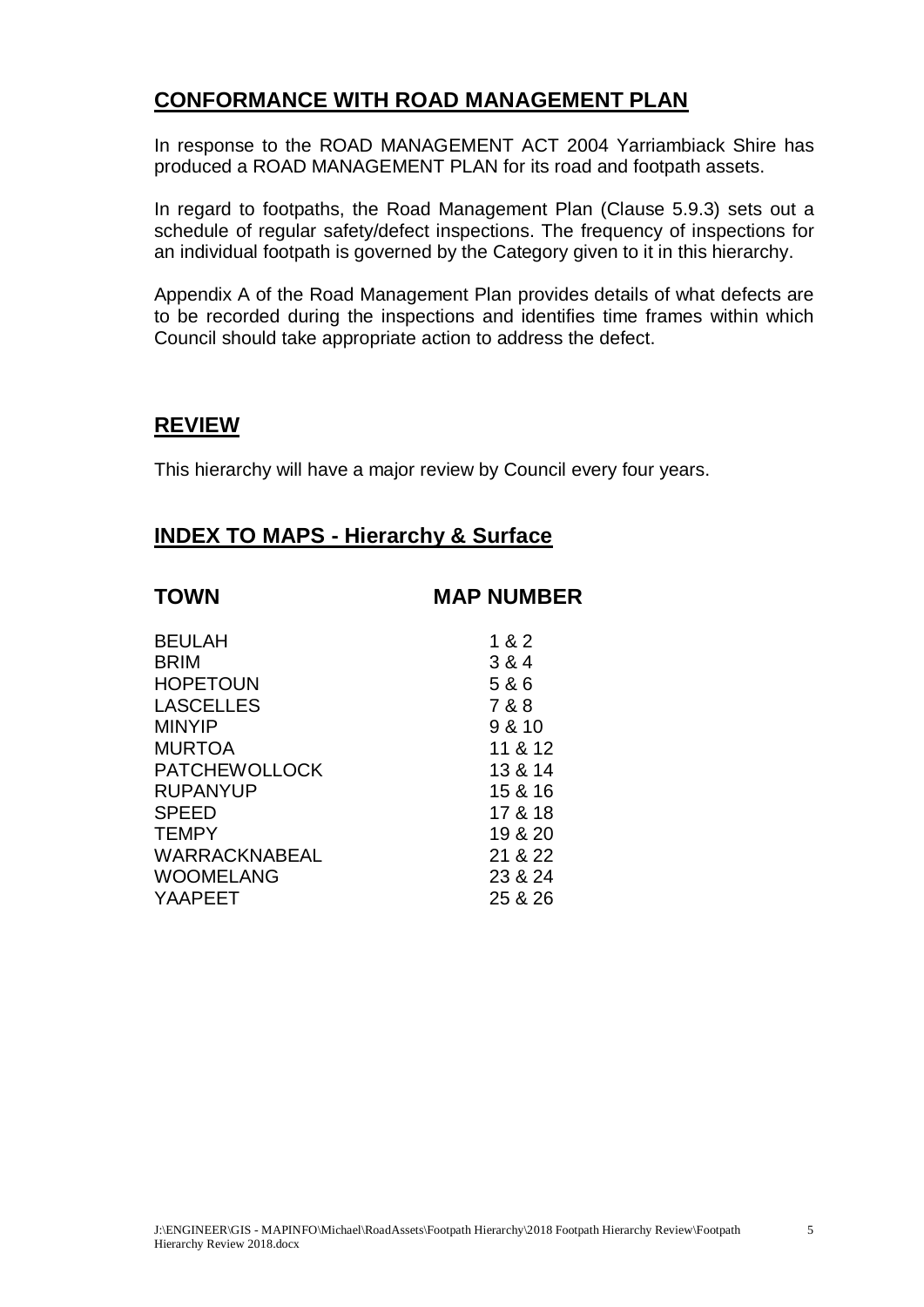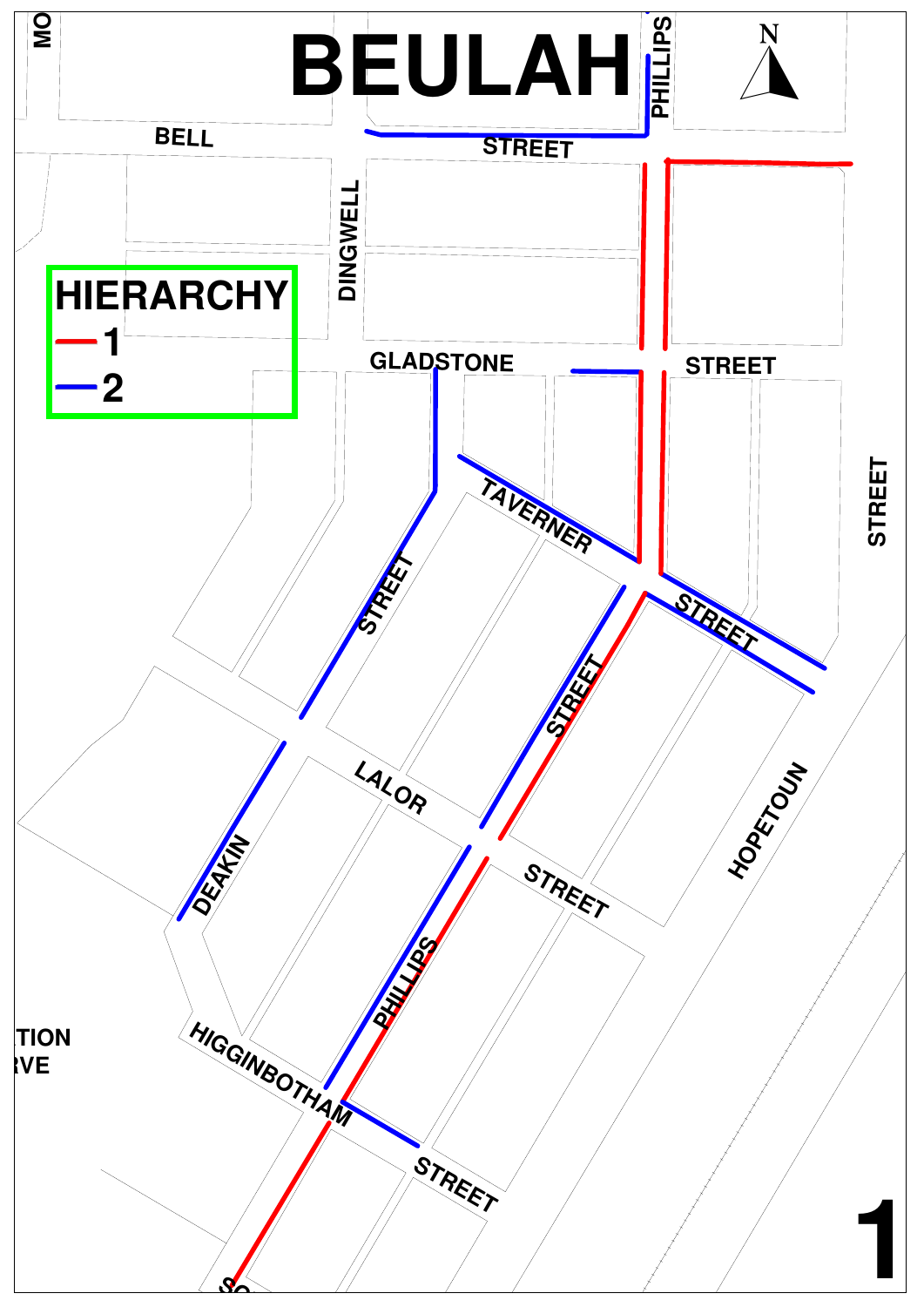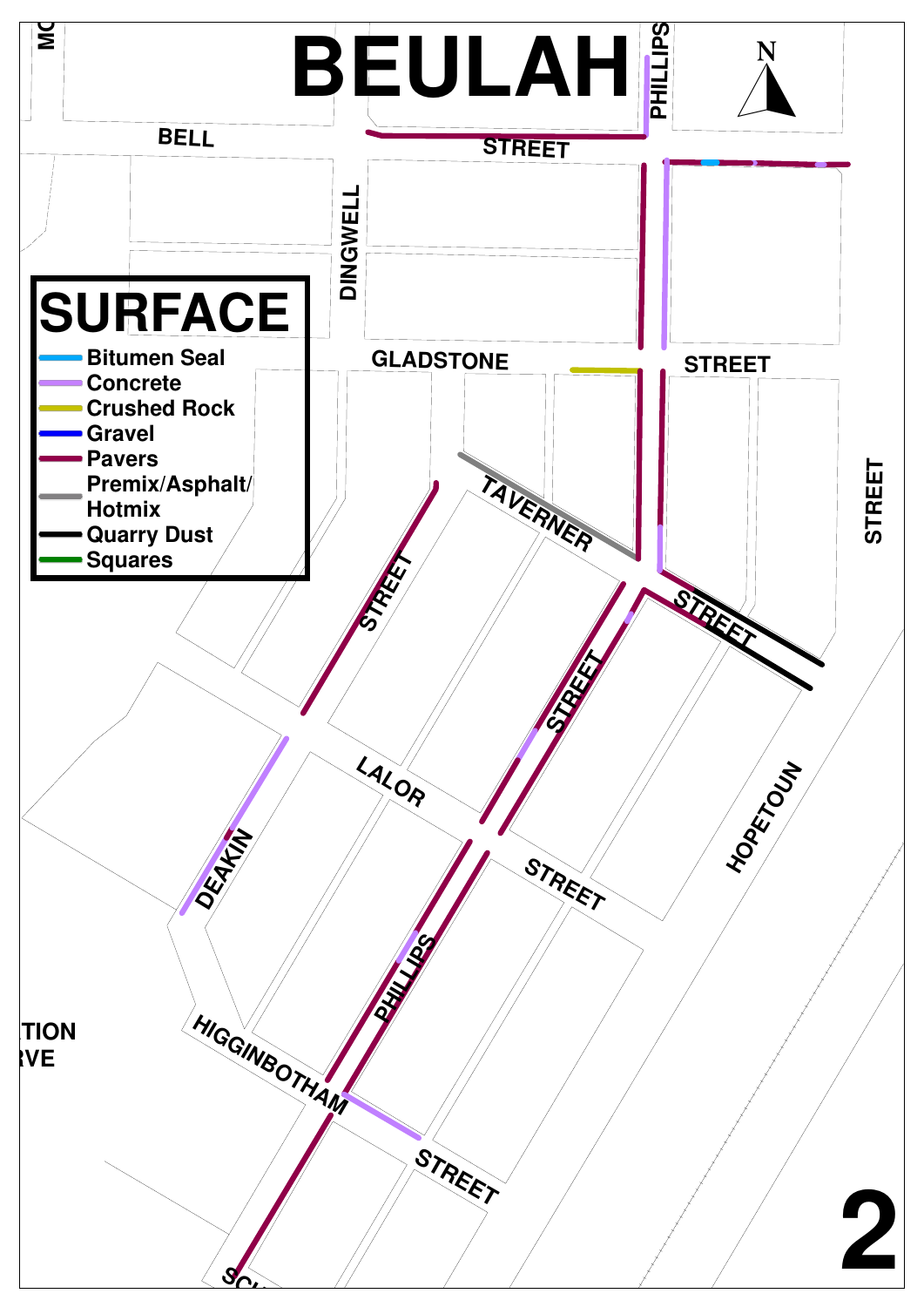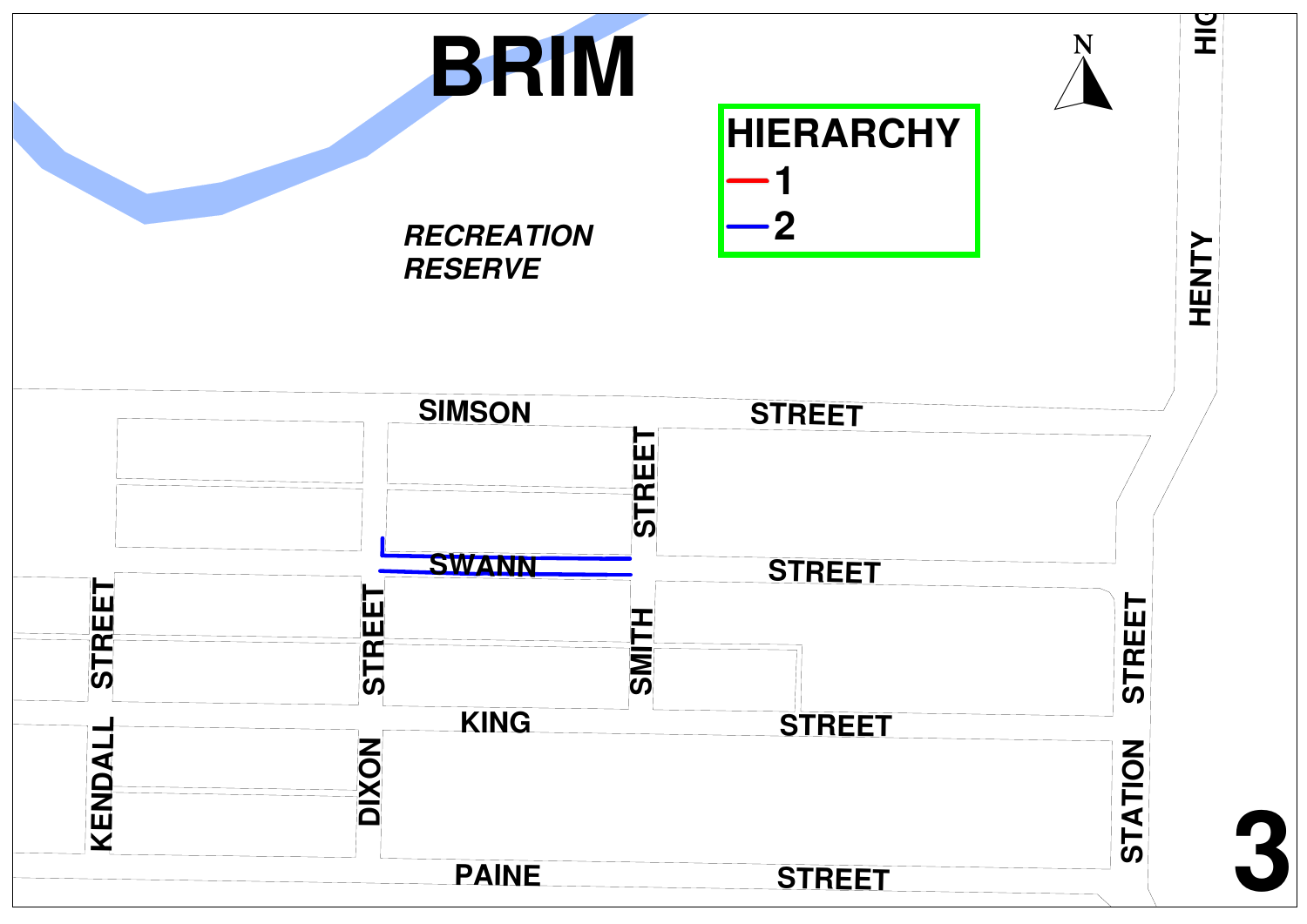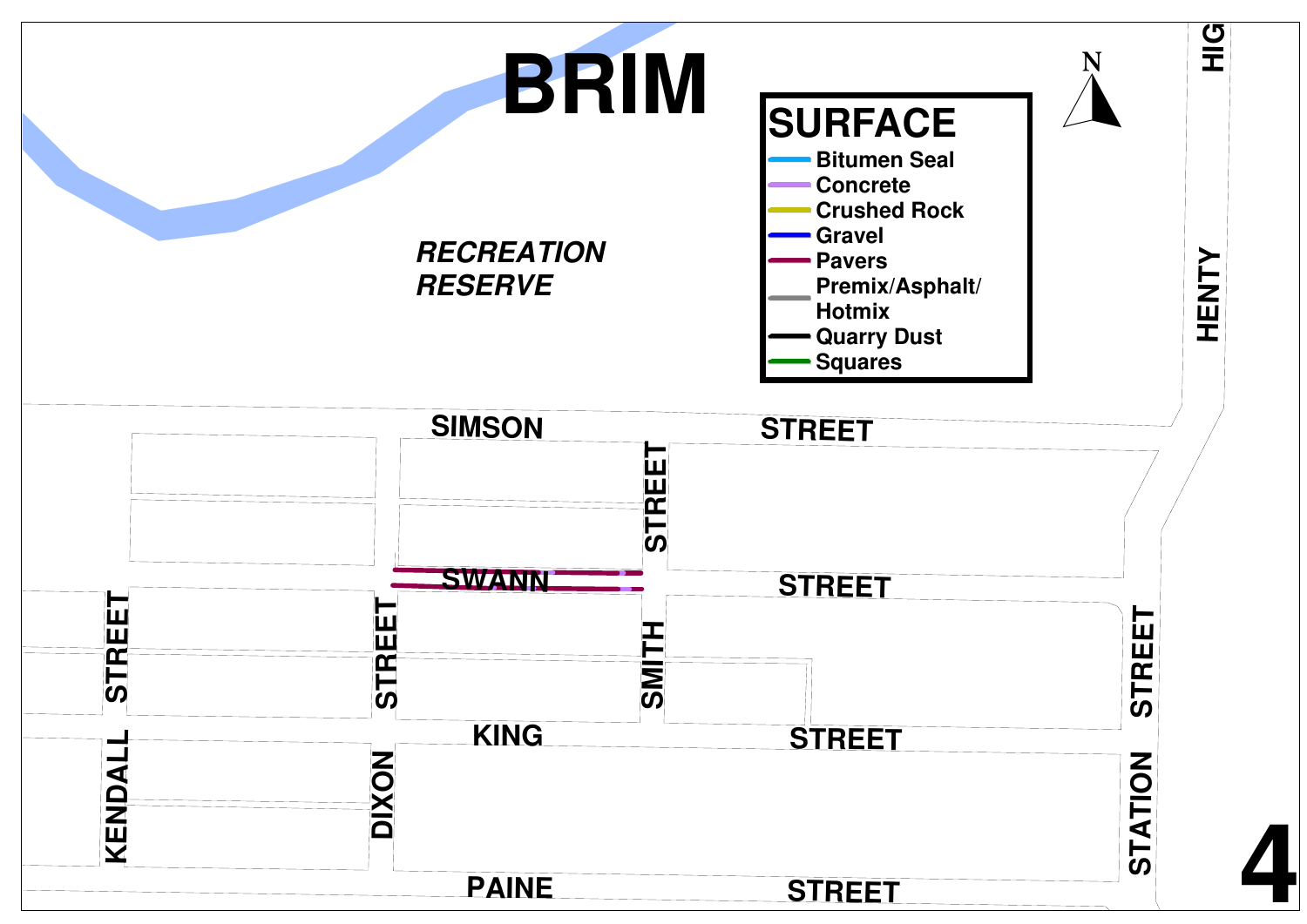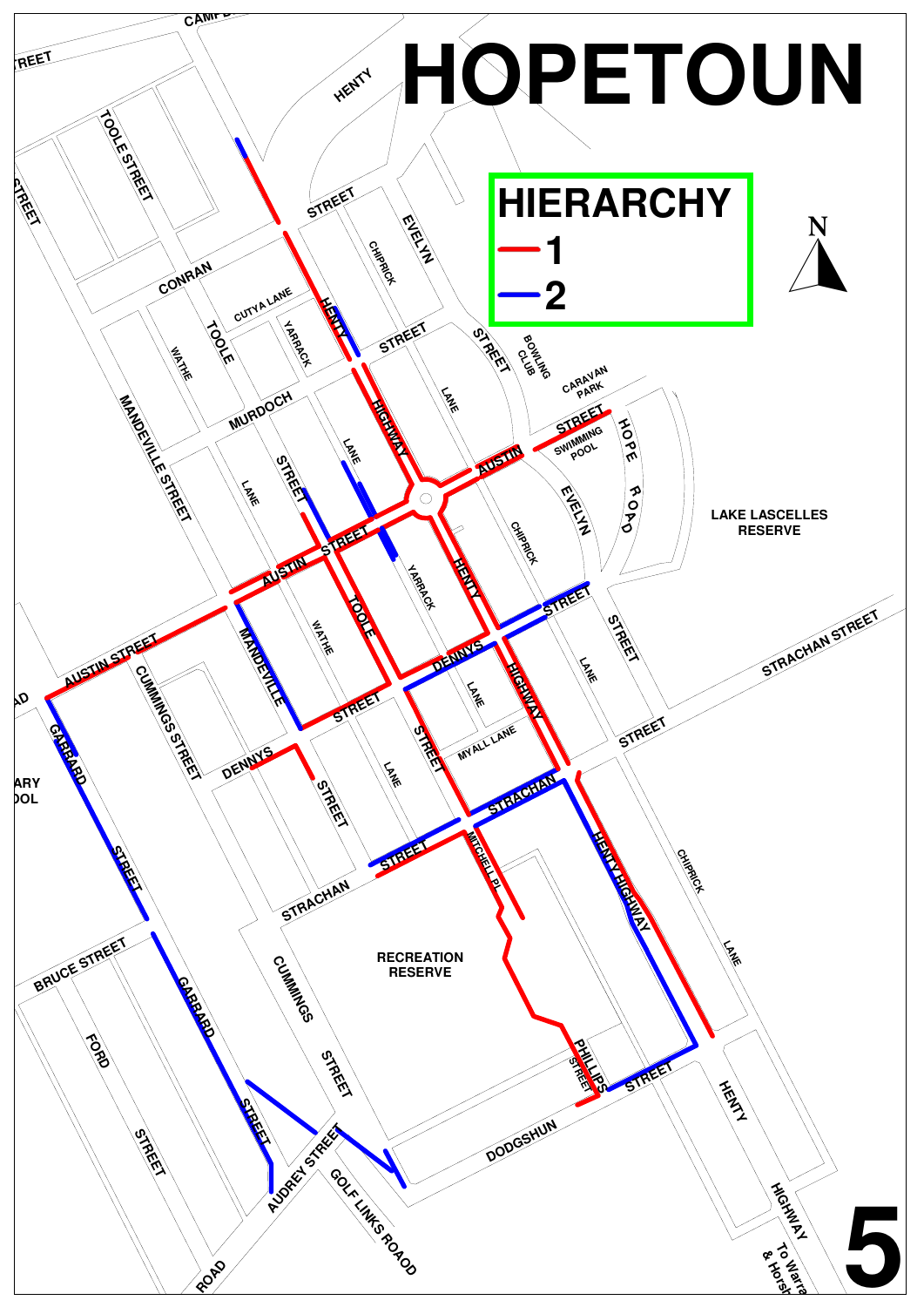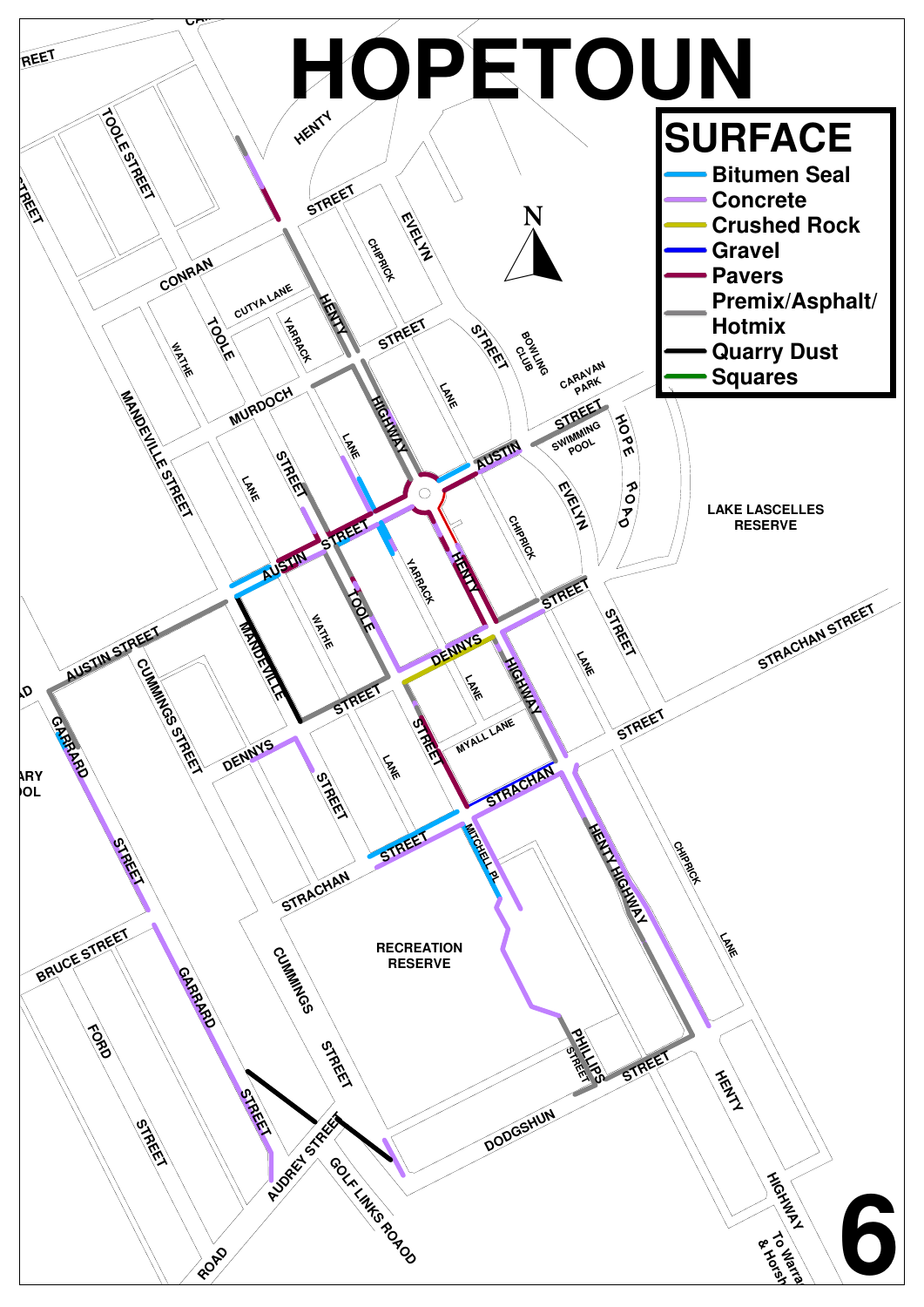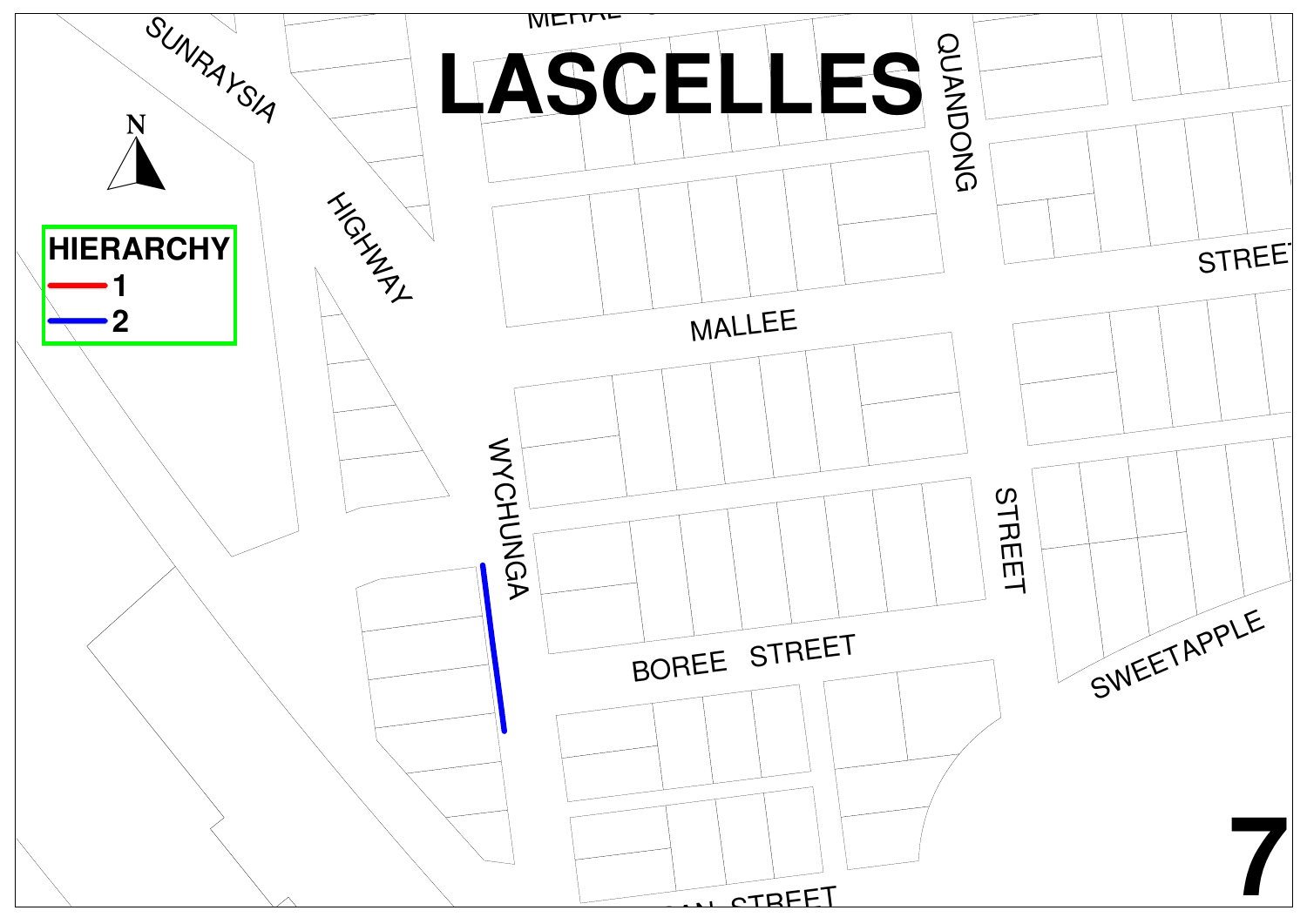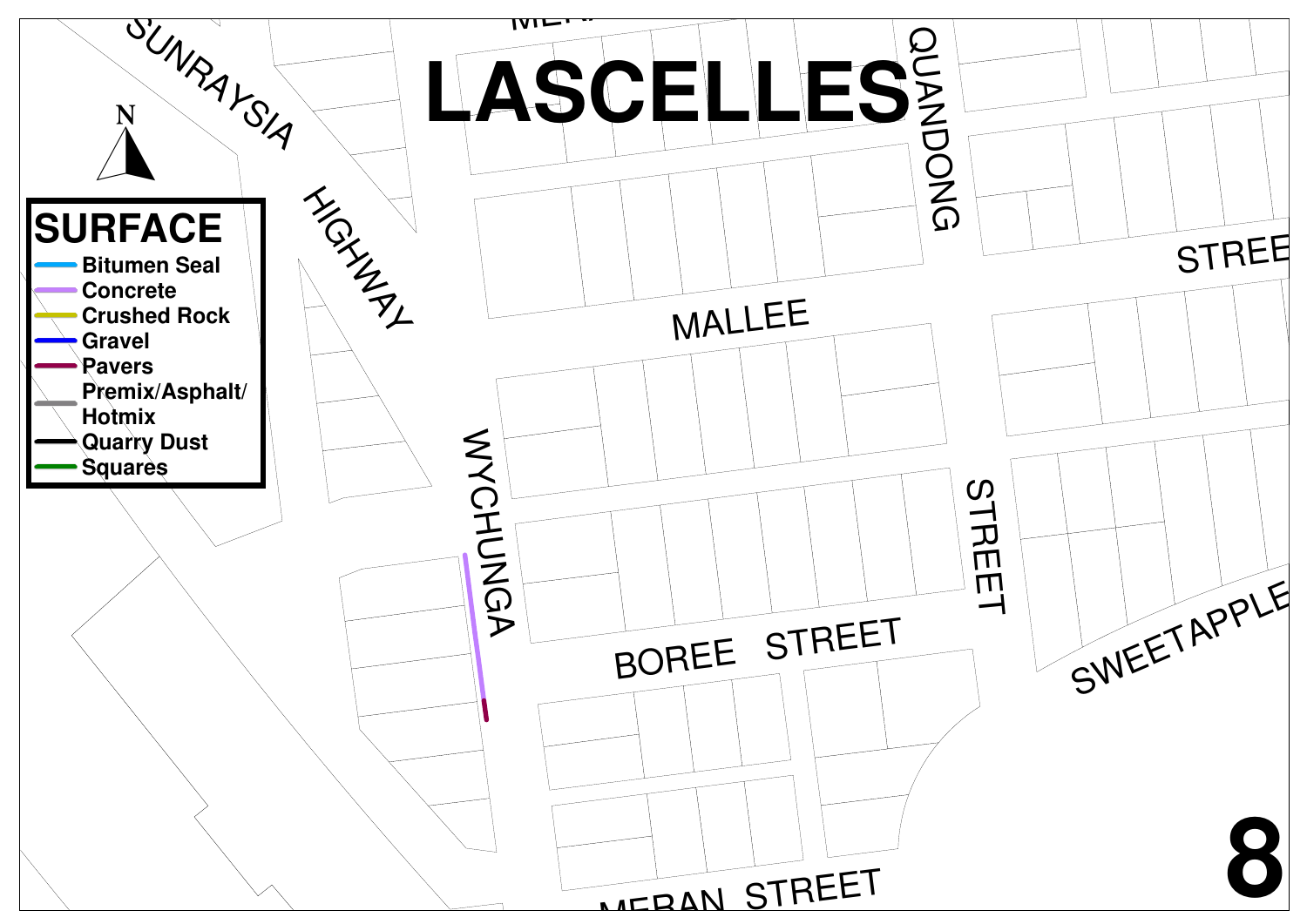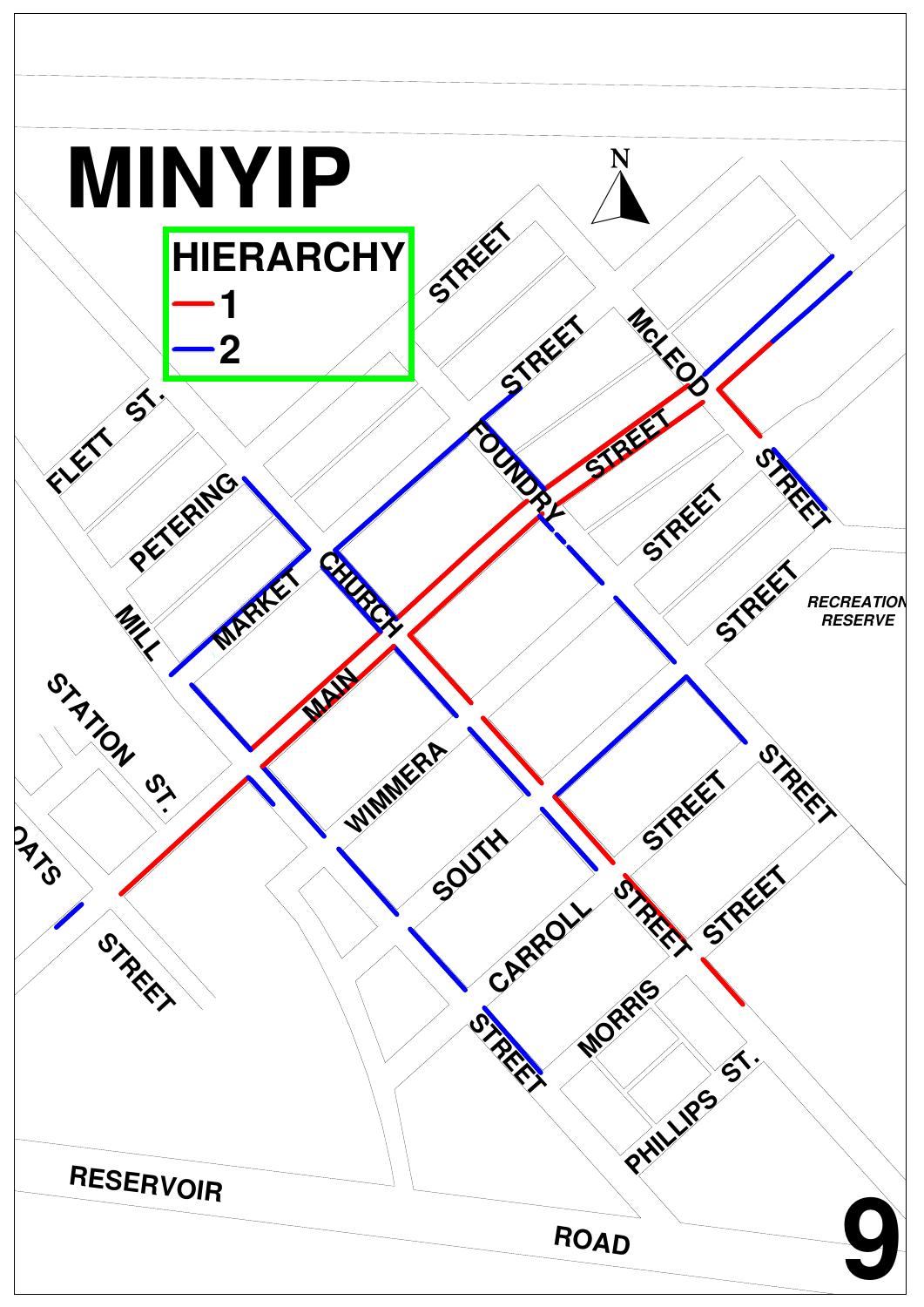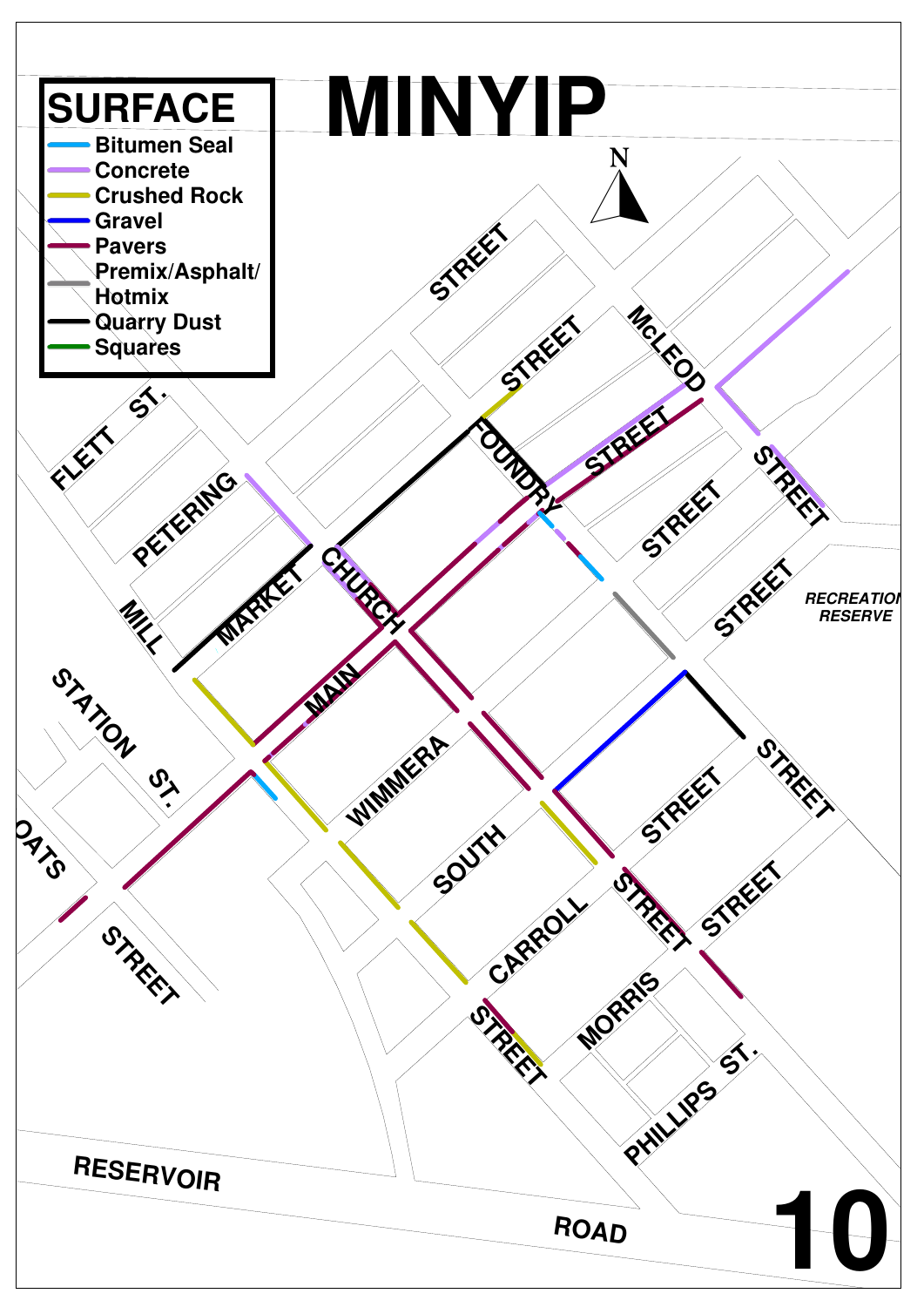![](_page_15_Figure_0.jpeg)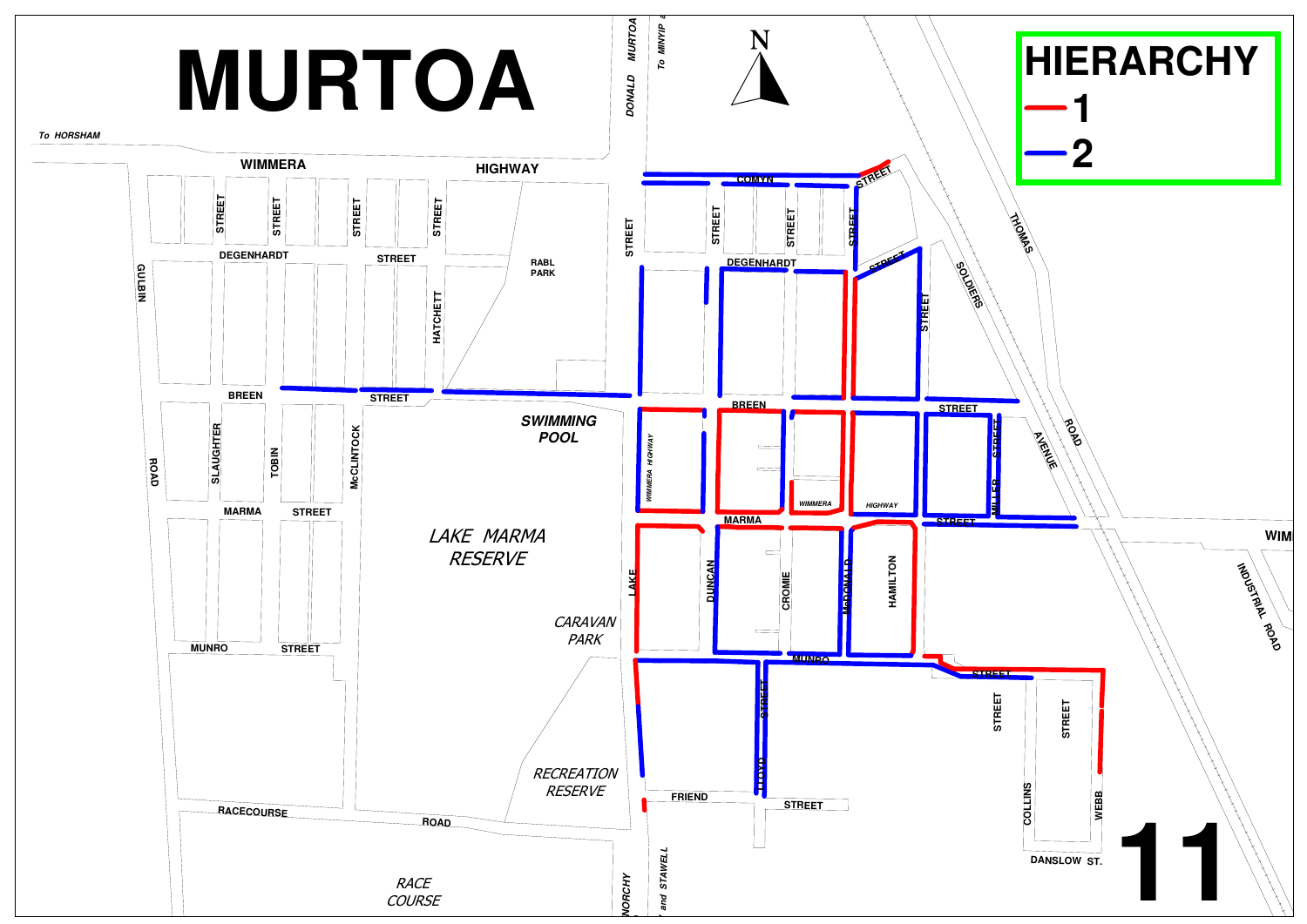![](_page_16_Figure_0.jpeg)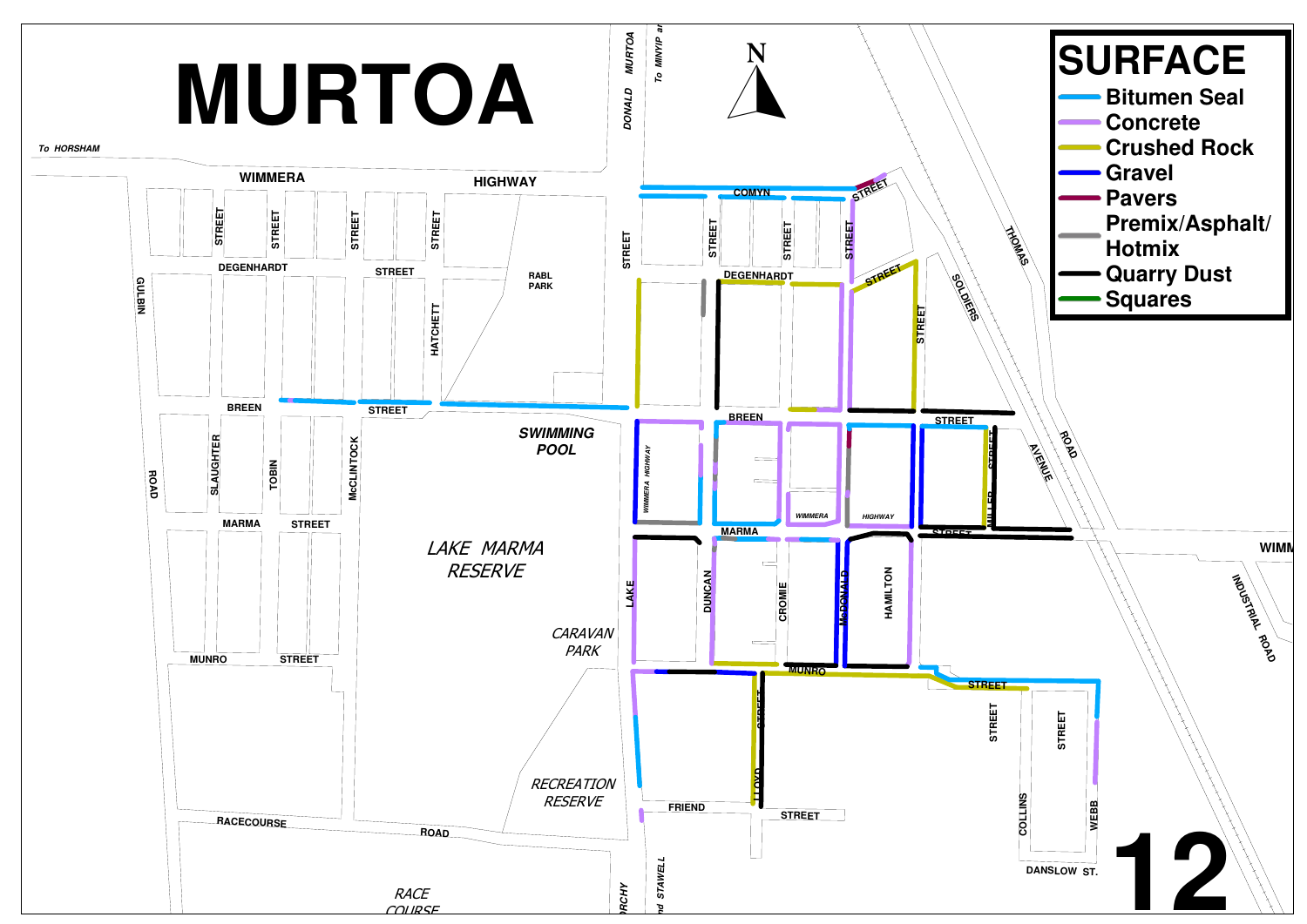![](_page_17_Figure_0.jpeg)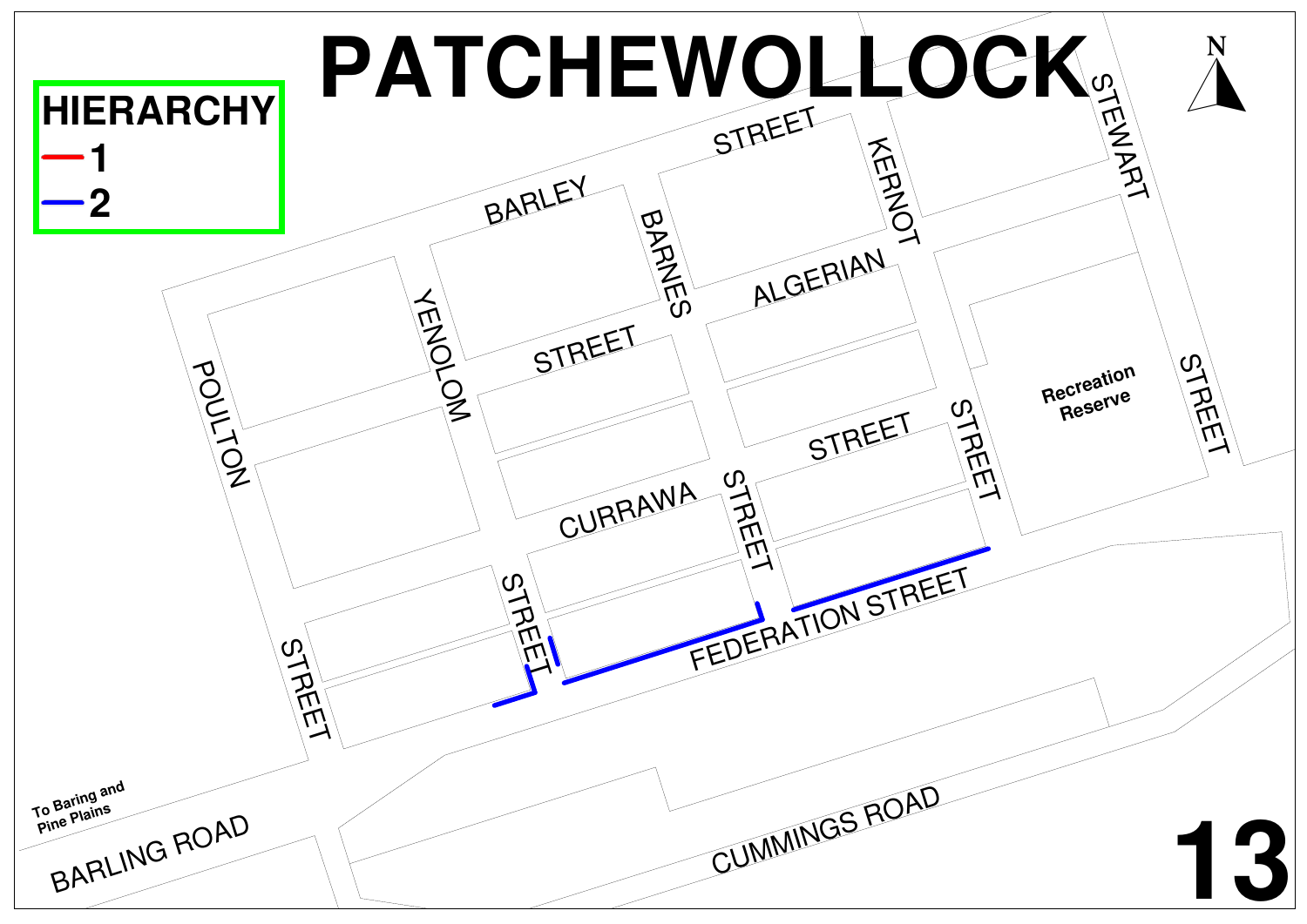![](_page_18_Figure_0.jpeg)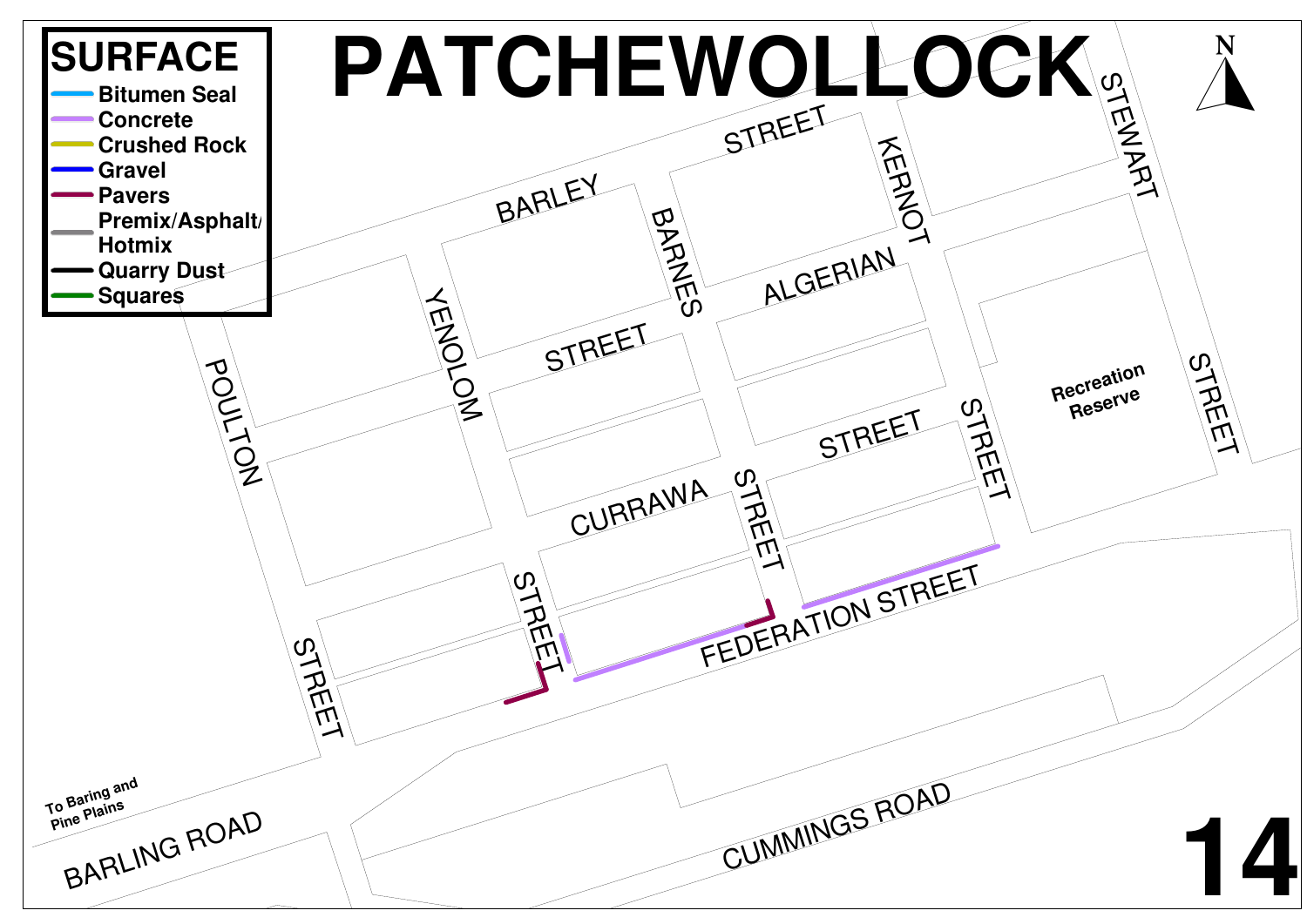![](_page_19_Figure_0.jpeg)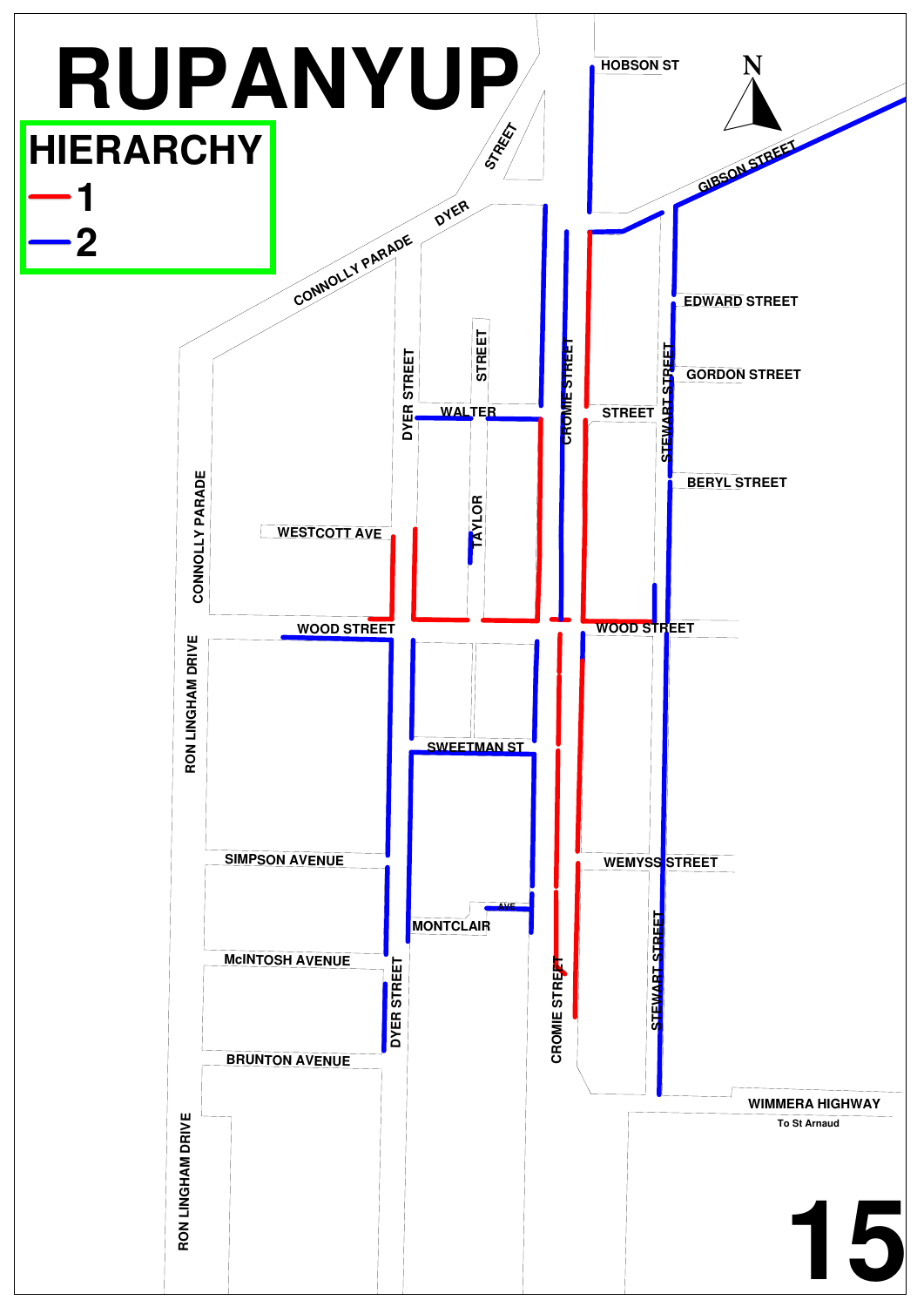![](_page_20_Figure_0.jpeg)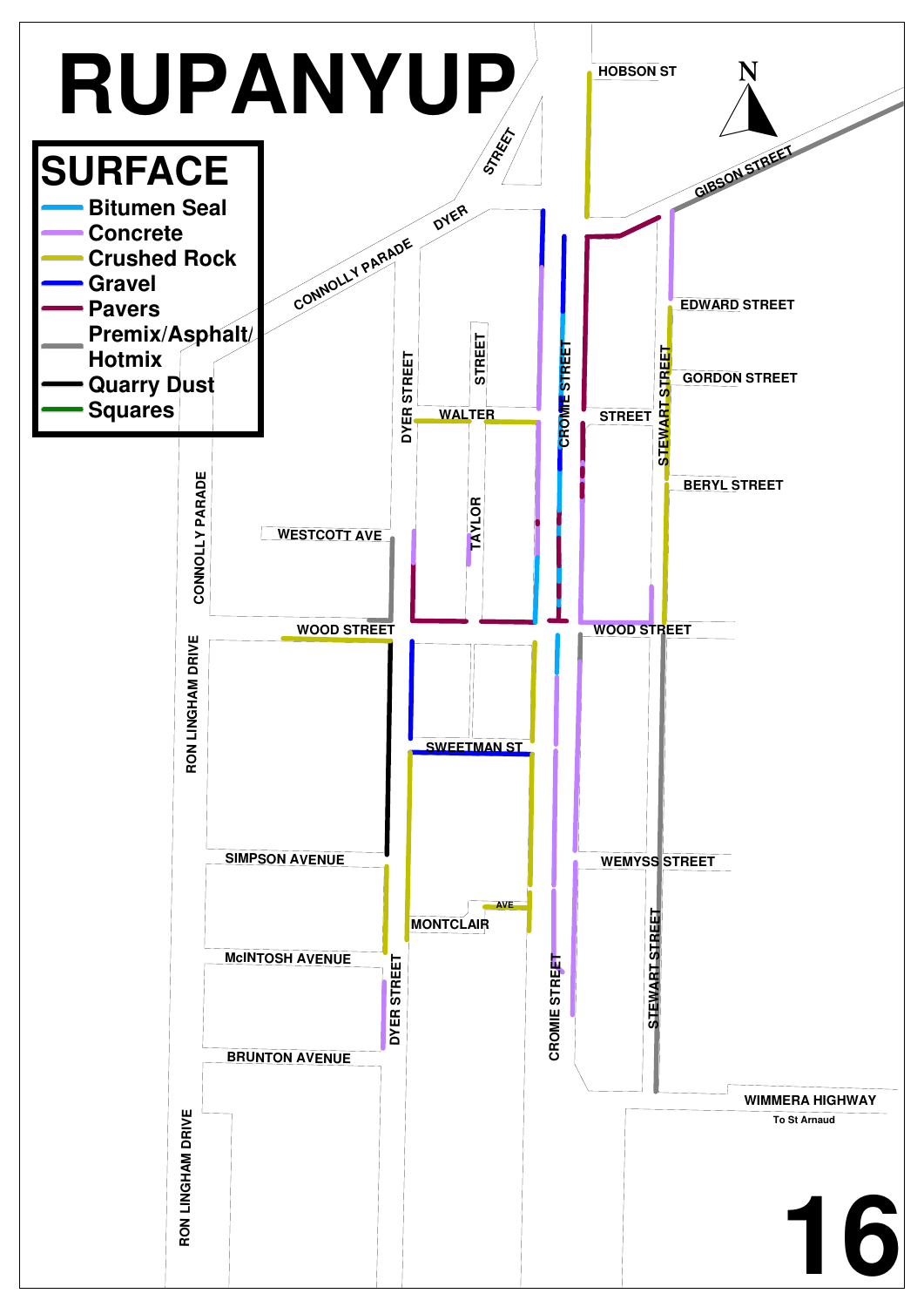![](_page_21_Figure_0.jpeg)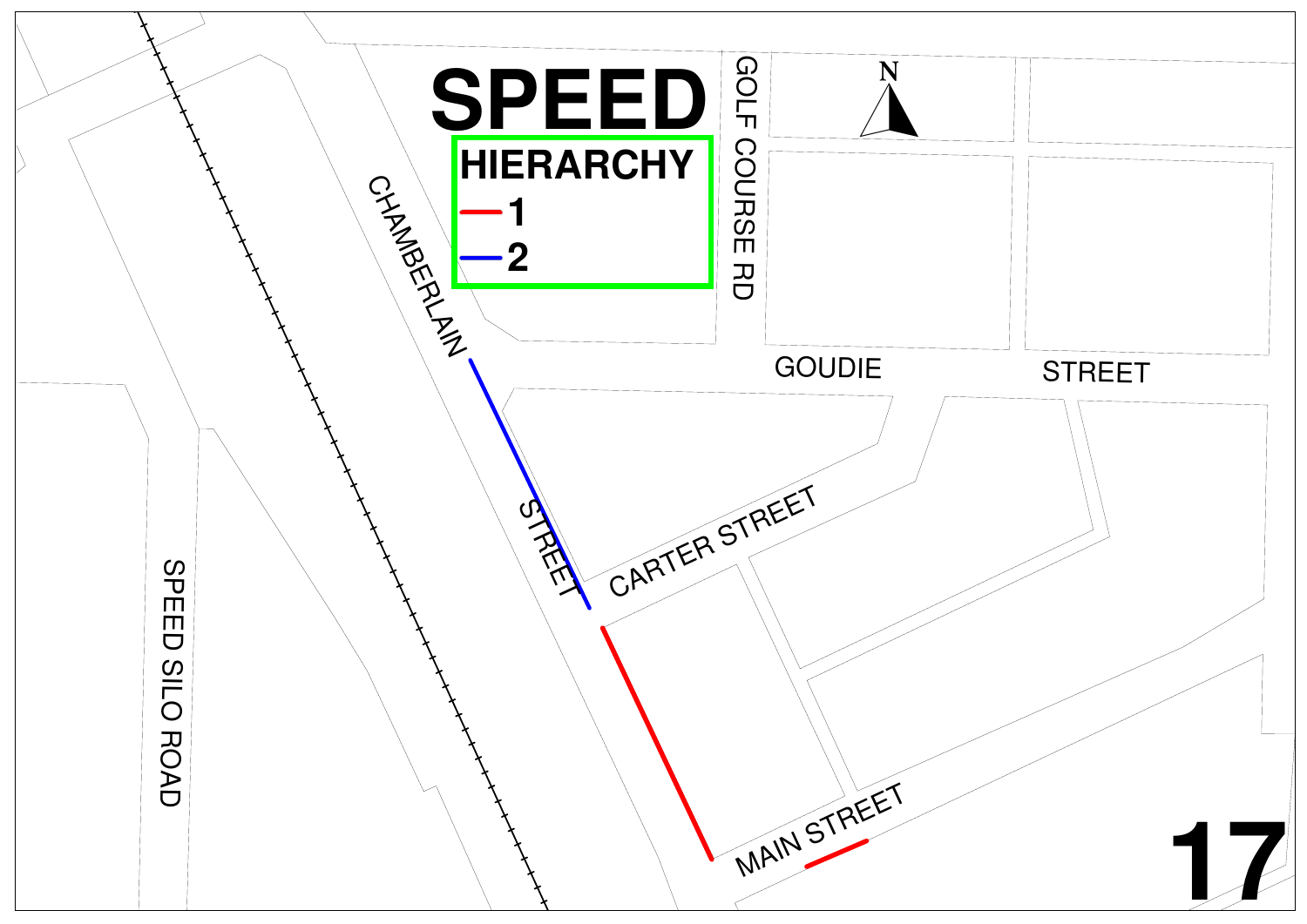![](_page_22_Figure_0.jpeg)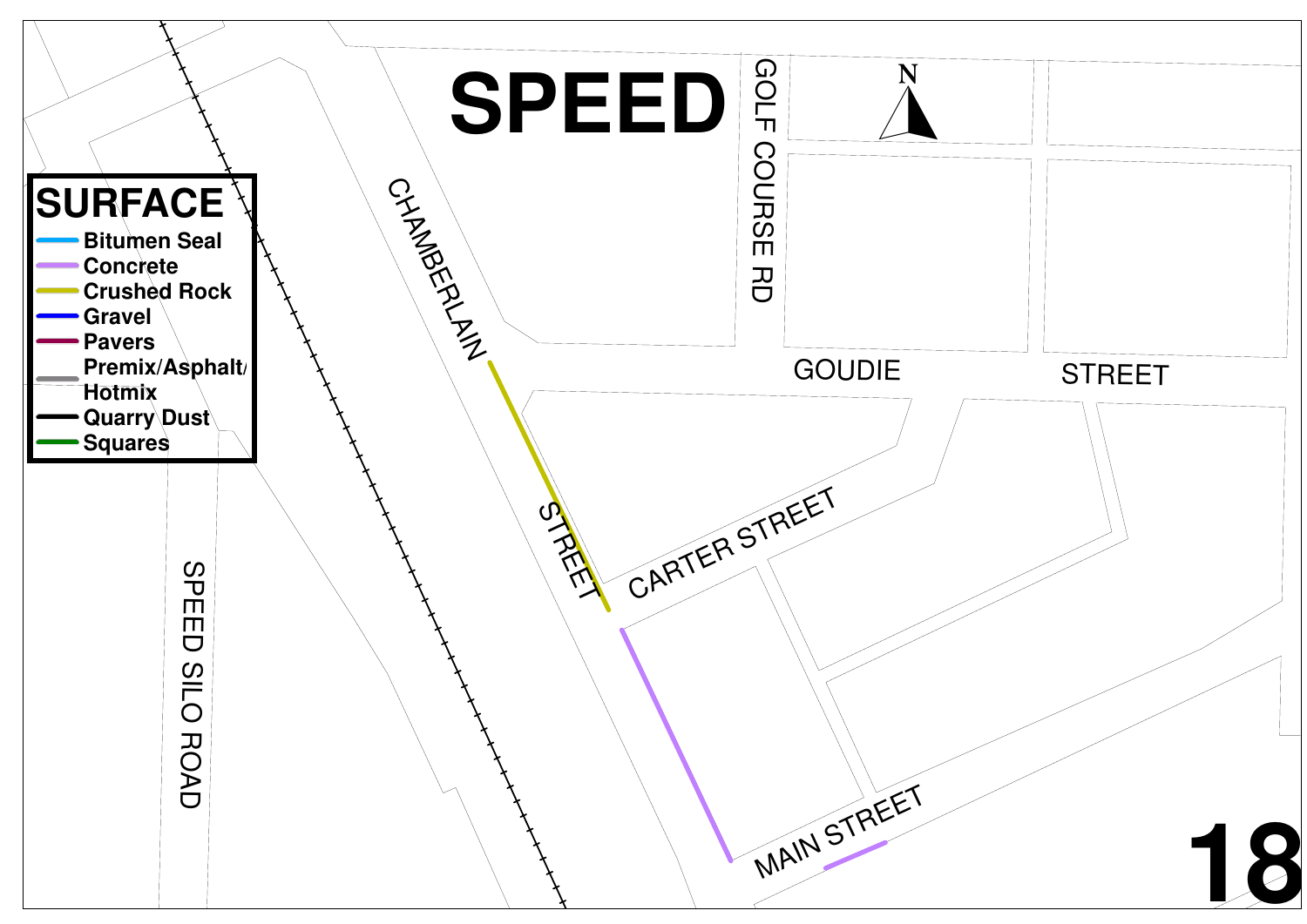![](_page_23_Figure_0.jpeg)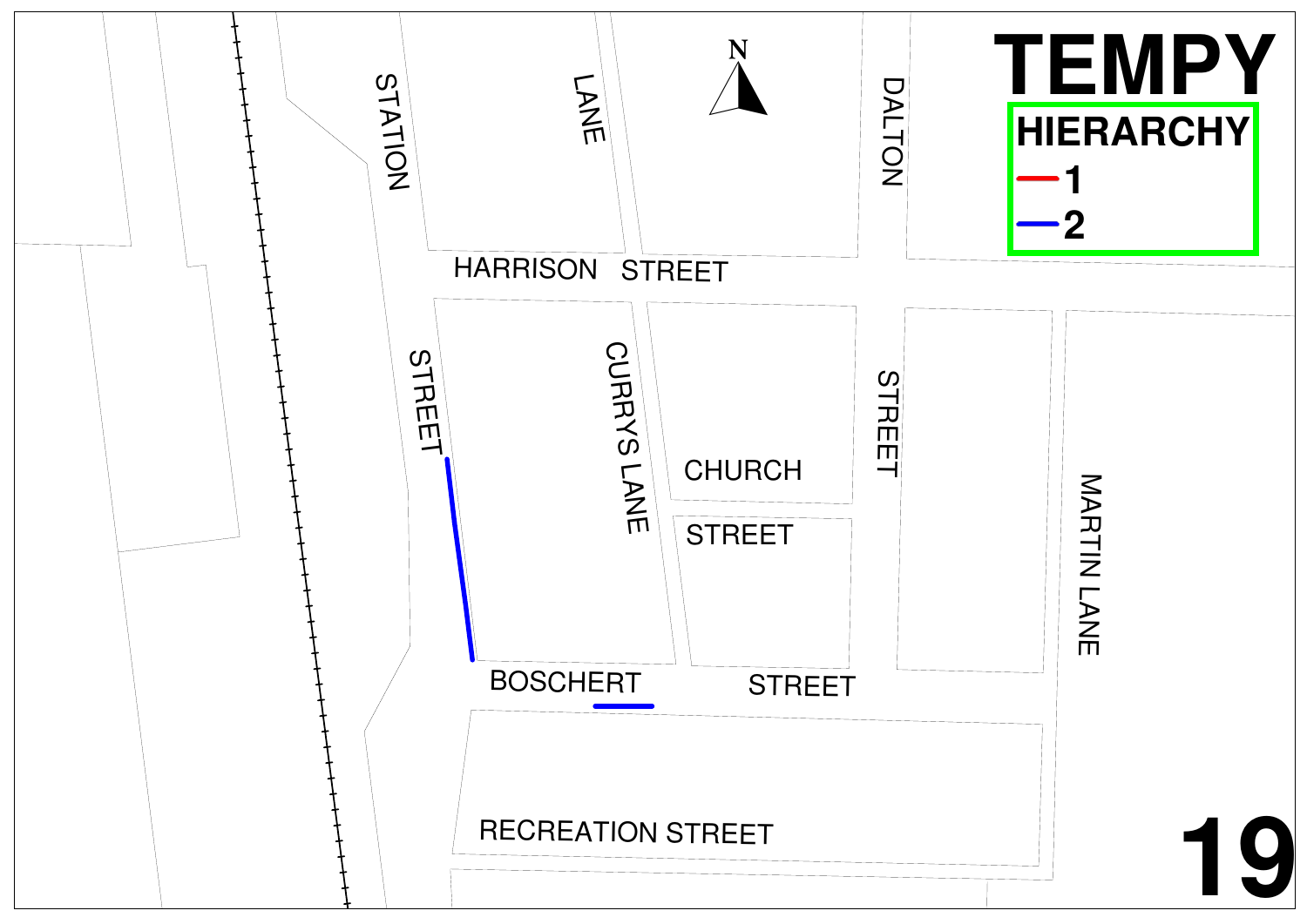![](_page_24_Figure_0.jpeg)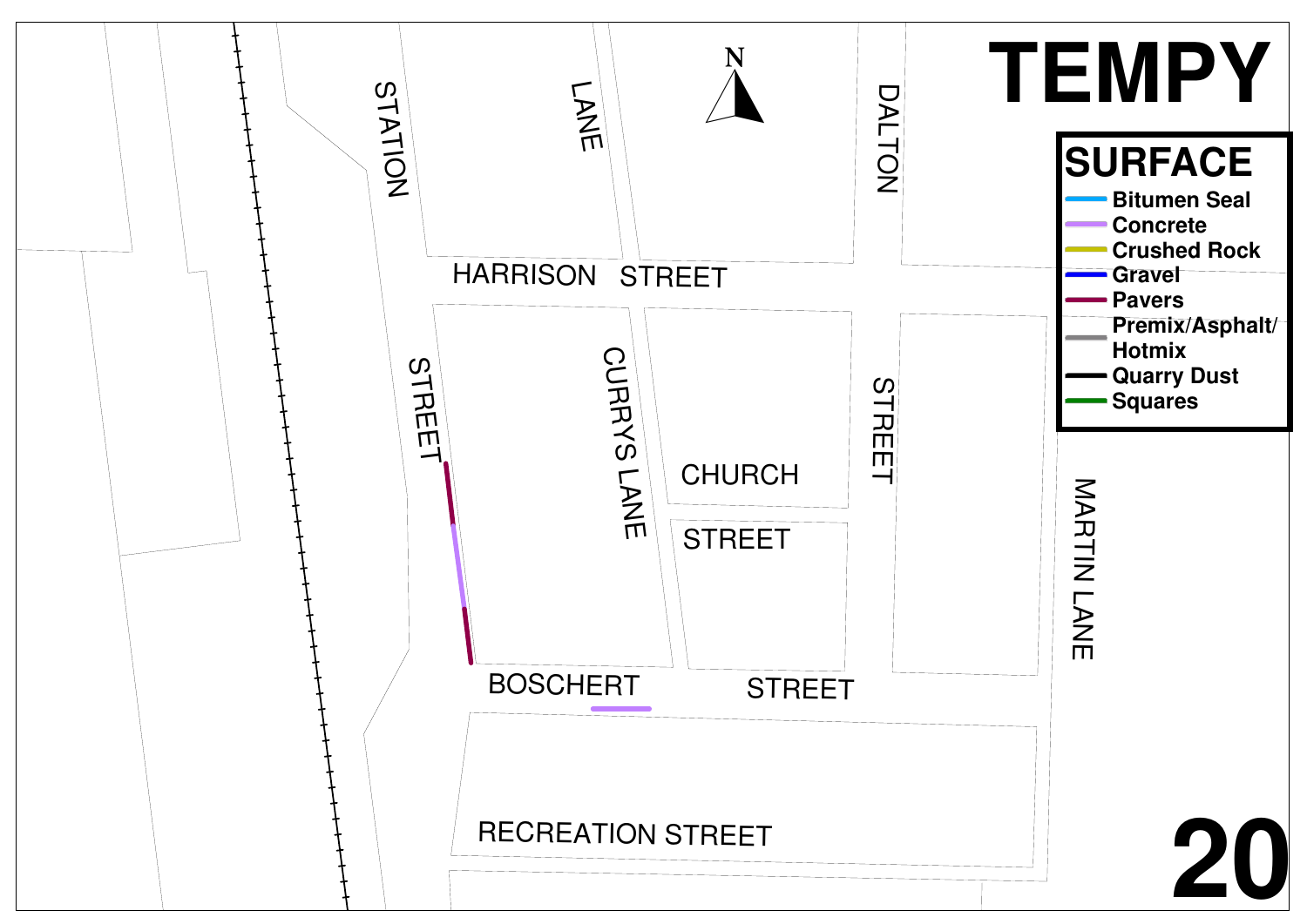![](_page_25_Figure_0.jpeg)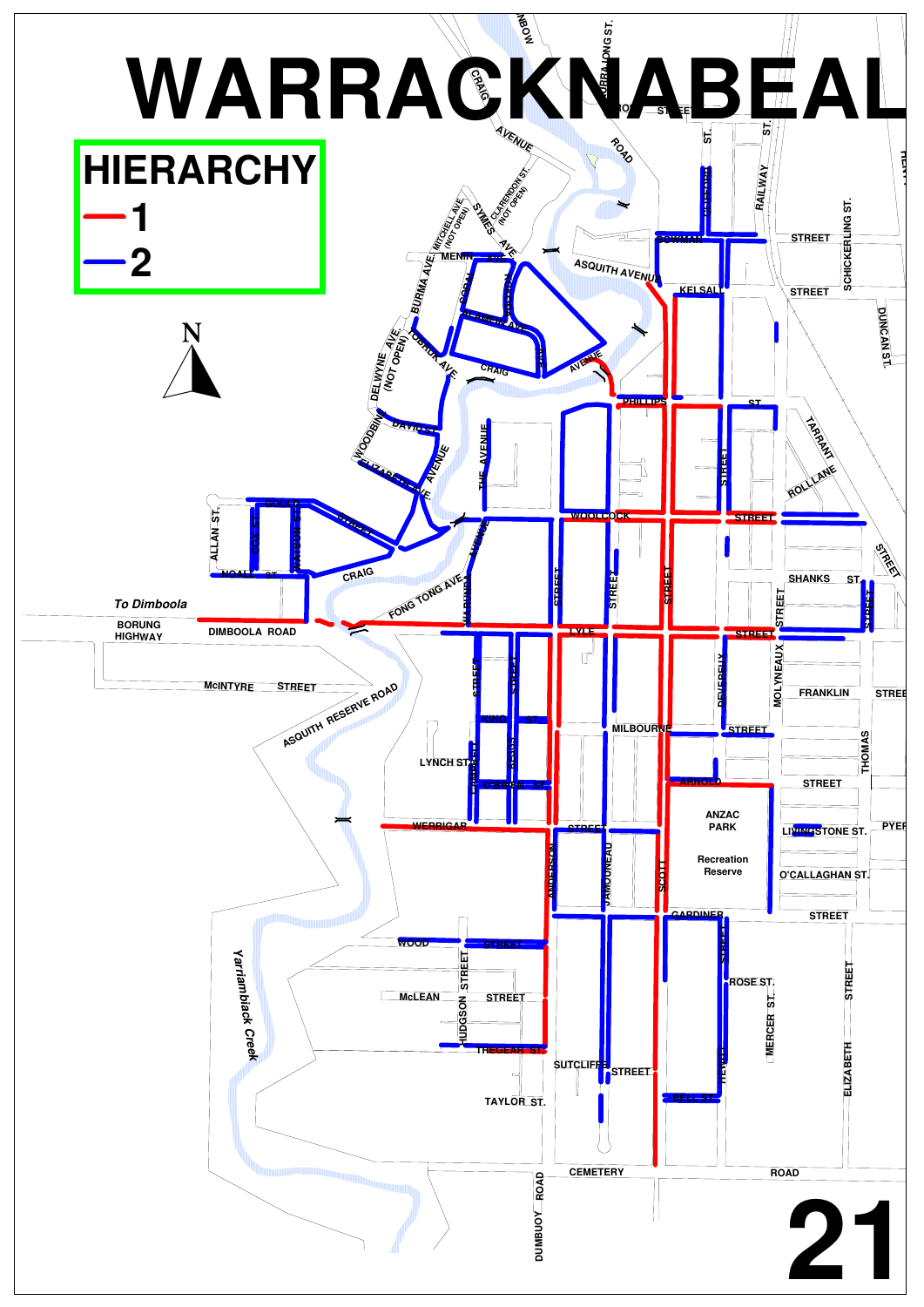![](_page_26_Figure_0.jpeg)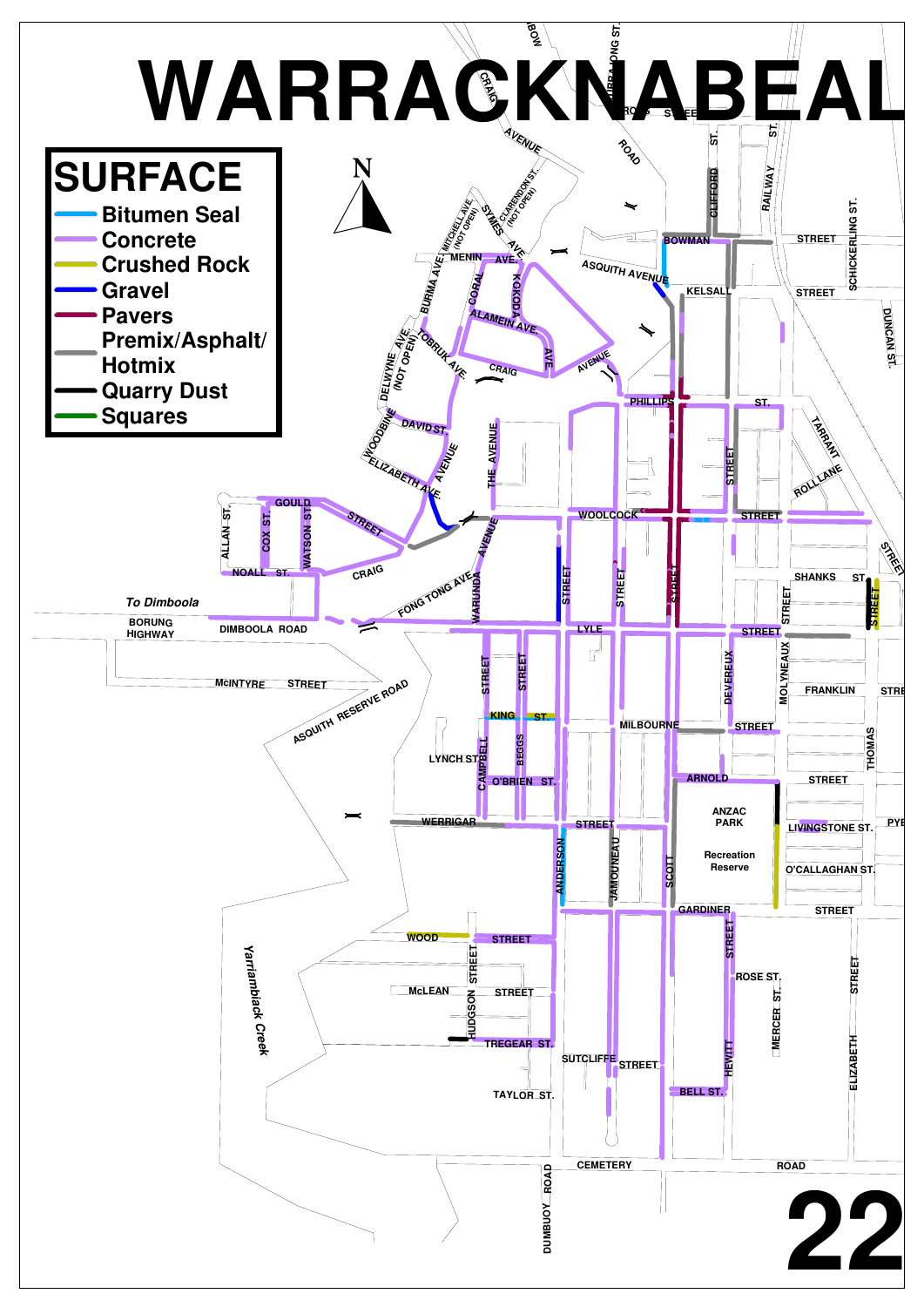![](_page_27_Figure_0.jpeg)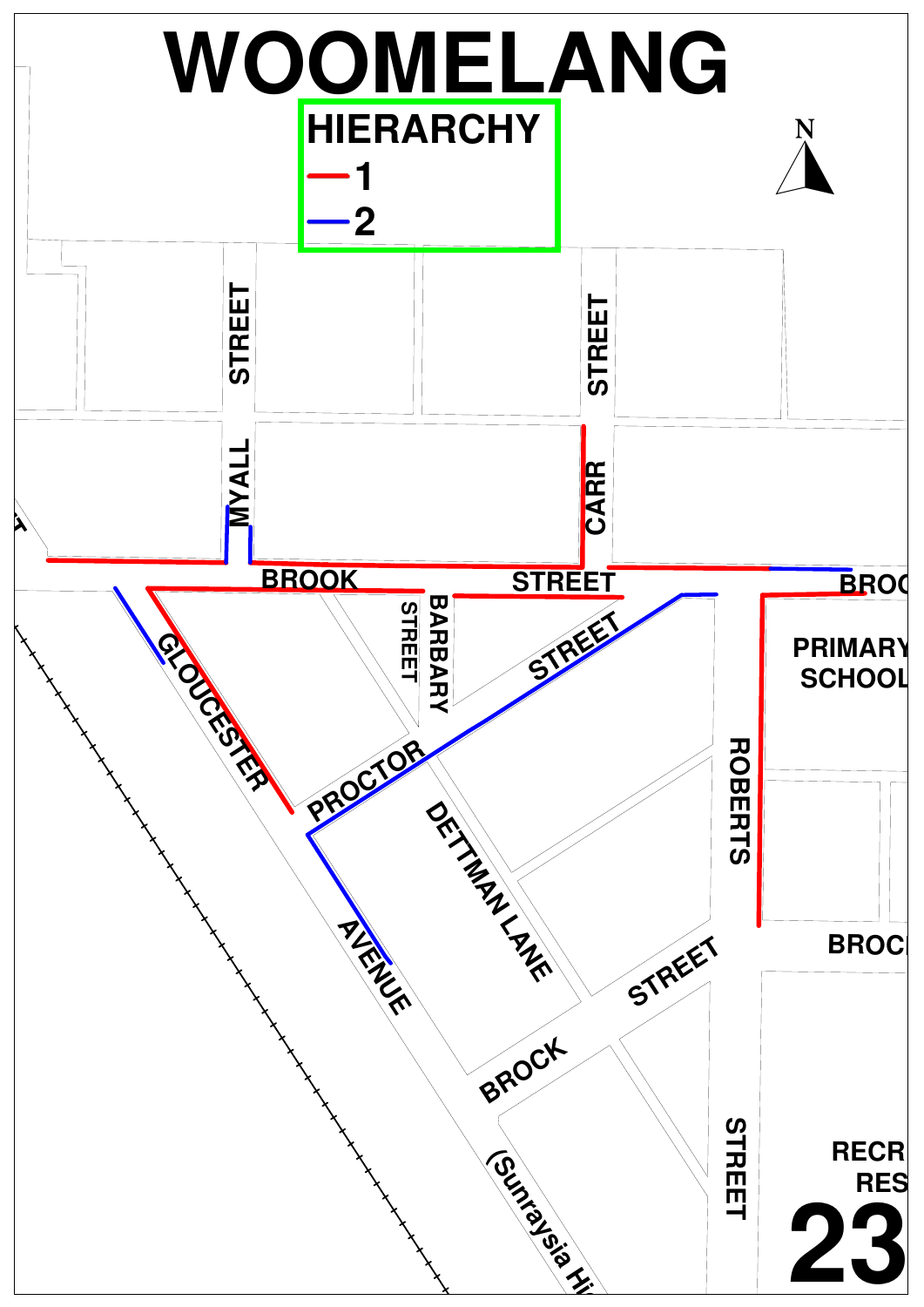![](_page_28_Figure_0.jpeg)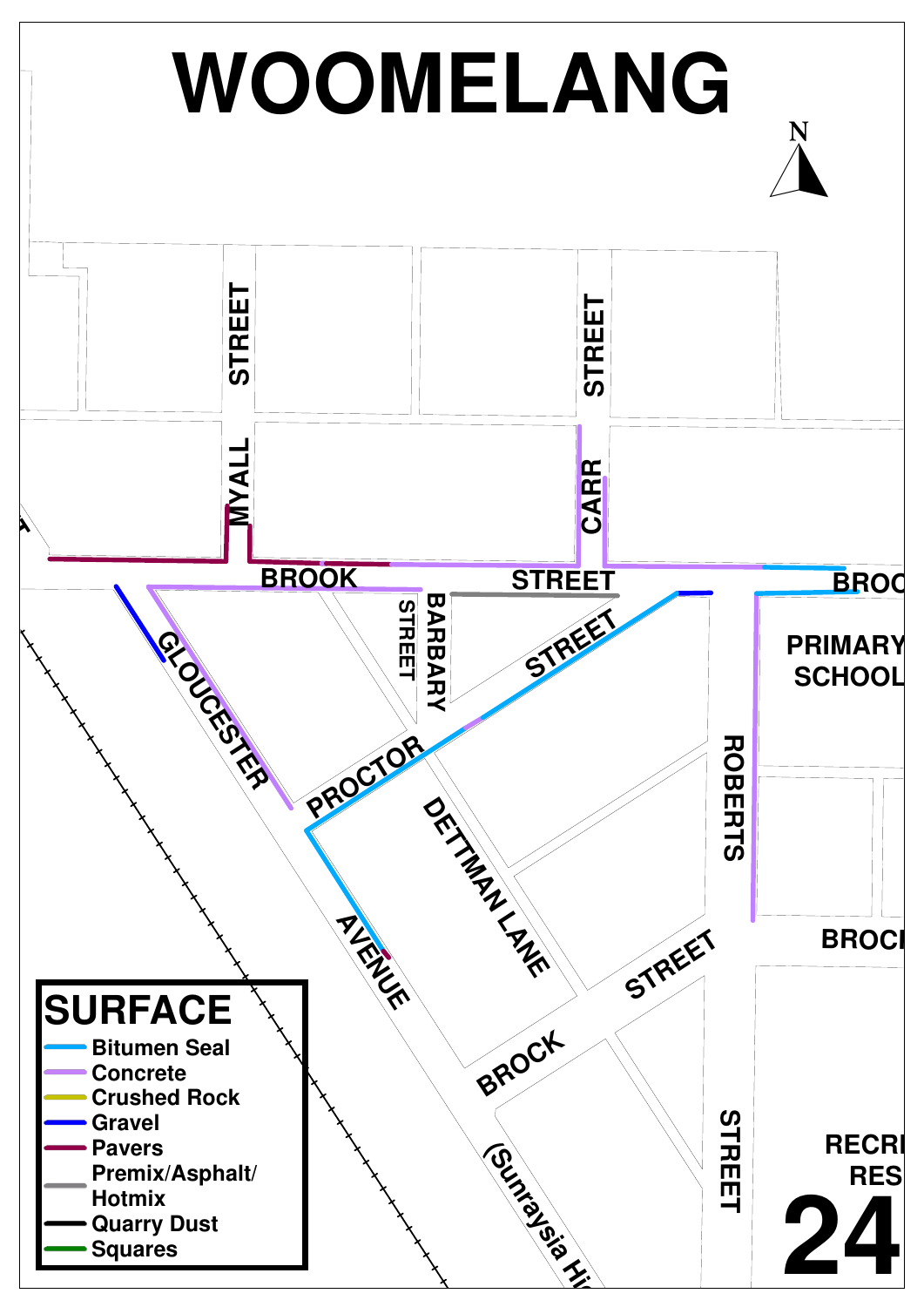![](_page_29_Figure_0.jpeg)